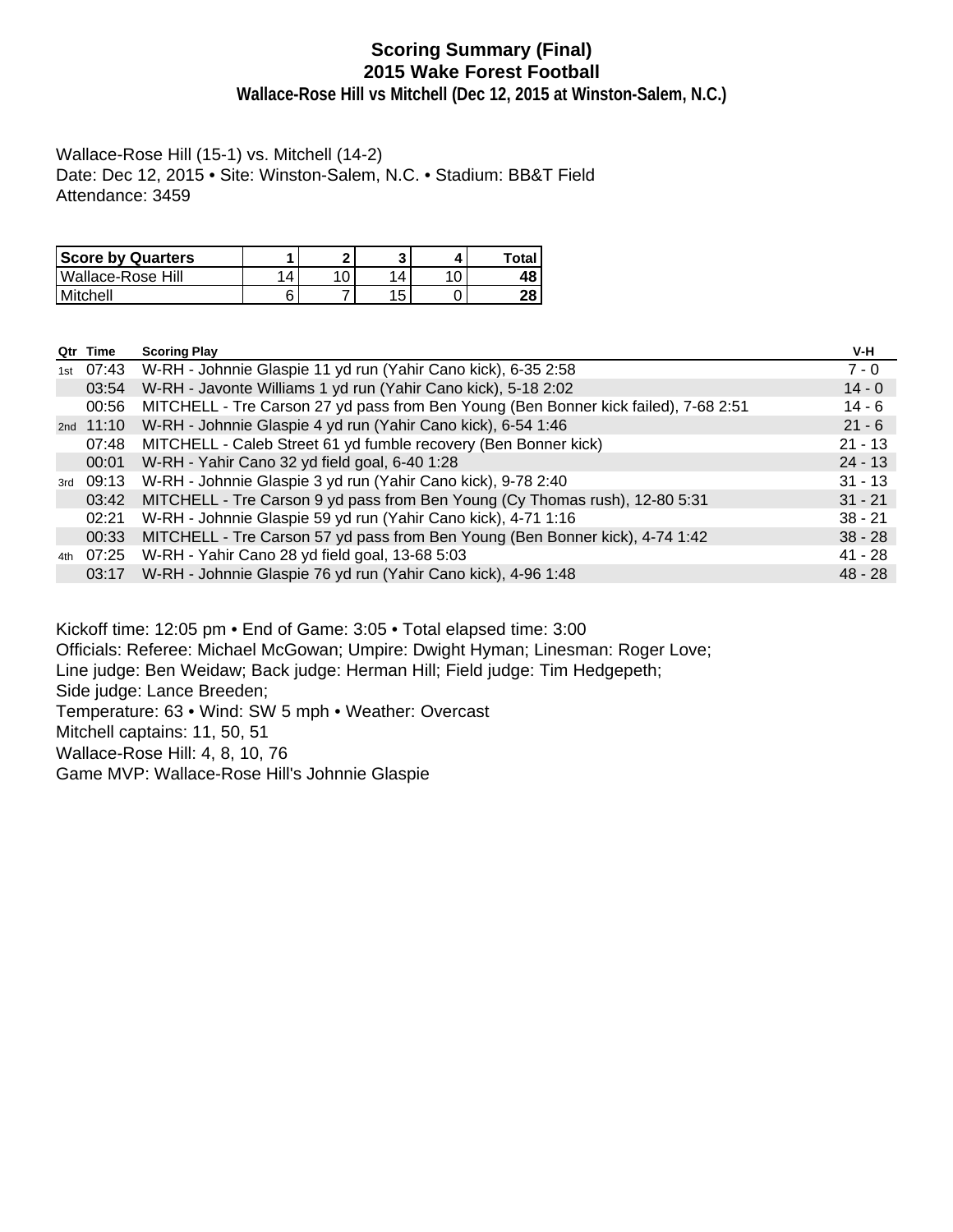# **Team Statistics (Final) 2015 Wake Forest Football**

|                                | W-RH           | <b>MITCHELL</b> |
|--------------------------------|----------------|-----------------|
| <b>FIRST DOWNS</b>             | 18             | 22              |
| Rushing                        | 13             | 12              |
| Passing                        | 3              | 9               |
| Penalty                        | $\overline{2}$ | $\mathbf{1}$    |
| <b>NET YARDS RUSHING</b>       | 423            | 169             |
| <b>Rushing Attempts</b>        | 54             | 33              |
| Average Per Rush               | 7.8            | 5.1             |
| <b>Rushing Touchdowns</b>      | 6              | 0               |
| <b>Yards Gained Rushing</b>    | 439            | 203             |
| <b>Yards Lost Rushing</b>      | 16             | 34              |
| <b>NET YARDS PASSING</b>       | 72             | 234             |
| Completions-Attempts-Int       | $3 - 5 - 0$    | $17 - 35 - 3$   |
| Average Per Attempt            | 14.4           | 6.7             |
| Average Per Completion         | 24.0           | 13.8            |
| Passing Touchdowns             | 0              | 3               |
| <b>TOTAL OFFENSE YARDS</b>     | 495            | 403             |
| Total offense plays            | 59             | 68              |
| Average Gain Per Play          | 8.4            | 5.9             |
| Fumbles: Number-Lost           | $3 - 2$        | $1 - 1$         |
| Penalties: Number-Yards        | 12-103         | $7 - 63$        |
| <b>PUNTS-YARDS</b>             | $1 - 22$       | $1 - 43$        |
| Average Yards Per Punt         | 22.0           | 43.0            |
| Net Yards Per Punt             | 22.0           | 43.0            |
| Inside 20                      | 0              | 0               |
| 50+ Yards                      | 0              | 0               |
| <b>Touchbacks</b>              | 0              | 0               |
| Fair catch                     | 0              | 0               |
| <b>KICKOFFS-YARDS</b>          | 9-480          | 5-237           |
| Average Yards Per Kickoff      | 53.3           | 47.4            |
| Net Yards Per Kickoff          | 35.7           | 31.8            |
| Touchbacks                     | 4              | 0               |
| Punt returns: Number-Yards-TD  | $1 - 0 - 0$    | $0 - 0 - 0$     |
| Average Per Return             | 0.0            | 0.0             |
| Kickoff returns: Number-Yds-TD | 4-78-0         | $4 - 79 - 0$    |
| Average Per Return             | 19.5           | 19.8            |
| Interceptions: Number-Yds-TD   | $3 - 66 - 0$   | $0 - 0 - 0$     |
| Fumble Returns: Number-Yds-TD  | $0 - 0 - 0$    | $1 - 61 - 1$    |
| Miscellaneous Yards            | 0              | 0               |
| <b>Possession Time</b>         | 23:05          | 24:55           |
| 1st Quarter                    | 5:56           | 6:04            |
| 2nd Quarter                    | 6:05           | 5:55            |
| 3rd Quarter                    | 4:41           | 7:19            |
| 4th Quarter                    | 6:23           | 5:37            |
| <b>Third-Down Conversions</b>  | 7 of 11        | 5 of 13         |
| <b>Fourth-Down Conversions</b> | 1 of 1         | 5 of 6          |
| Red-Zone Scores-Chances        | $6-6$          | $1 - 2$         |
| Touchdowns                     | $4 - 6$        | $1 - 2$         |
| Field goals                    | $2 - 6$        | $0 - 2$         |
| Sacks By: Number-Yards         | $2 - 13$       | $0-0$           |
| <b>PAT Kicks</b>               | $6-6$          | $2 - 3$         |
| <b>Field Goals</b>             | $2 - 2$        | 0-0             |
| Points off turnovers           | 21             | $\overline{7}$  |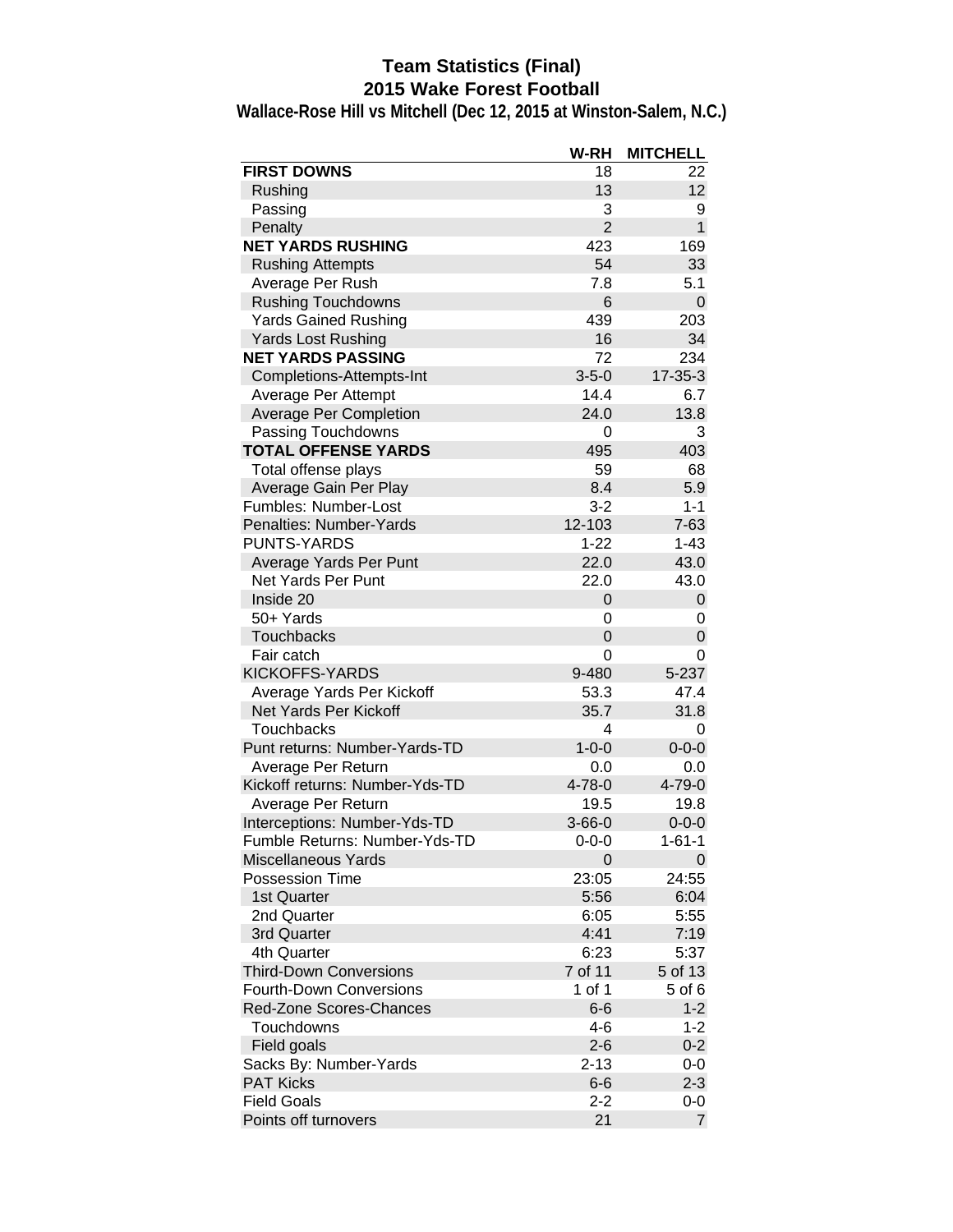# **Individual Statistics (Final) 2015 Wake Forest Football**

**Wallace-Rose Hill vs Mitchell (Dec 12, 2015 at Winston-Salem, N.C.)**

### Wallace-Rose Hill **Mitchell Mitchell**

| <b>Rushing</b>         | No.            | <b>Gain Loss</b> |                                  | Net             | TD              | Lg              | Avg                     | <b>Rushing</b>       |              | No. Gain Loss |                      | <b>Net</b>     | TD              | Lg            | Avg            |
|------------------------|----------------|------------------|----------------------------------|-----------------|-----------------|-----------------|-------------------------|----------------------|--------------|---------------|----------------------|----------------|-----------------|---------------|----------------|
| Johnnie Glaspie        | 25             | 261              | $\mathbf 0$                      | 261             | 5               | $\overline{76}$ | 10.4                    | Ben Young            | 15           | 98            | 20                   | 78             | 0               | 34            | 5.2            |
| Jhonta Wilson          | 16             | 129              | 12                               | 117             | 0               | 38              | 7.3                     | Cy Thomas            | 10           | 53            | 0                    | 53             | 0               | 13            | 5.3            |
| Keyshawn Canady        | $\overline{2}$ | 24               | $\mathbf{1}$                     | 23              | $\Omega$        | 24              | 11.5                    | <b>Dalton Beaver</b> | 4            | 41            | $\Omega$             | 41             | $\mathbf 0$     | 32            | 10.2           |
| <b>Desmond Newkirk</b> | 6              | 22               | 0                                | 22              | 0               | 8               | 3.7                     | Peyton Greene        | 3            | 11            | 1                    | 10             | 0               | 11            | 3.3            |
| <b>Quavion Basyden</b> | 1              | $\overline{2}$   | $\mathbf 0$                      | $\overline{2}$  | 0               | $\overline{2}$  | 2.0                     | <b>Tre Carson</b>    | 1            | 0             | 13                   | $-13$          | 0               | $\mathbf 0$   | $-13.0$        |
| Javonte Williams       | 4              | 1                | 3                                | $-2$            | 1               | 1               | $-0.5$                  | Totals               | 33           | 203           | 34                   | 169            | 0               | 34            | 5.1            |
| Totals                 | 54             | 439              | 16                               | 423             | 6               | 76              | 7.8                     |                      |              |               |                      |                |                 |               |                |
| <b>Passing</b>         |                | $C-A-I$          | Yds                              | TD              |                 | Long            | <b>Sack</b>             | Passing              |              | $C-A-I$       |                      | TD<br>Yds      |                 | Long          | <b>Sack</b>    |
| Aliza Carter           |                | $3 - 5 - 0$      | 72                               |                 | 0               | 28              | 0                       | Ben Young            |              | 17-33-3       |                      | 234            | 3               | 57            | $\overline{2}$ |
| Totals                 |                | $3 - 5 - 0$      |                                  | $\overline{72}$ | $\overline{0}$  | $\overline{28}$ | $\mathbf 0$             | <b>TEAM</b>          |              | $0 - 2 - 0$   |                      | 0              | 0               | 0             | $\overline{0}$ |
|                        |                |                  |                                  |                 |                 |                 |                         | <b>Totals</b>        |              | $17 - 35 - 3$ |                      | 234            | 3               | 57            | $\overline{2}$ |
| <b>Receiving</b>       | No.            |                  | Yards                            | TD              | Long            |                 |                         | <b>Receiving</b>     | No.          |               | Yards                | TD             | Long            |               |                |
| Jhonta Wilson          | 1              |                  | 28                               | $\Omega$        | 28              |                 |                         | <b>Tre Carson</b>    | 8            |               | 139                  | 3              | 57              |               |                |
| Alex Lisane            | 1              |                  | 23                               | 0               | 23              |                 |                         | Alex McKinney        | 6            |               | 54                   | 0              | 17              |               |                |
| Keyshawn Canady        |                | 1                | 21                               | 0               | 21              |                 |                         | <b>Justin Greene</b> | 1            |               | 16                   | 0              | 16              |               |                |
| Totals                 |                | $\overline{3}$   | 72                               | $\overline{0}$  | 28              |                 |                         | <b>Brody Smith</b>   | 1            |               | 14                   | 0              | 14              |               |                |
|                        |                |                  |                                  |                 |                 |                 |                         | Peyton Greene        | $\mathbf{1}$ |               | 11                   | 0              | 11              |               |                |
|                        |                |                  |                                  |                 |                 |                 |                         | <b>Totals</b>        | 17           |               | 234                  | 3              | $\overline{57}$ |               |                |
| <b>Punting</b>         | No.            | Yds              | Avg                              |                 | Long            | In20            | ΤВ                      | <b>Punting</b>       | No.          | Yds           |                      | Avg Long       |                 | In20          | ΤI             |
| Logan Kissner          | 1              | $\overline{22}$  | 22.0                             |                 | $\overline{22}$ | 0               | 0                       | <b>Tre Carson</b>    | 1            | 43            |                      | 43.0           | 43              |               | 0              |
| <b>Totals</b>          | 1              | 22               | 22.0                             |                 | 22              | $\Omega$        | $\Omega$                | <b>Totals</b>        | $\mathbf{1}$ | 43            |                      | 43.0           | 43              |               | $\Omega$       |
|                        |                | Punt             |                                  | <b>Kickoff</b>  |                 |                 | Intercept               |                      |              | Punt          |                      | <b>Kickoff</b> |                 |               | Intercept      |
| <b>Returns</b>         | No             | Yds              | No Yds<br>Lg                     |                 | Lg              | No Yds          | Lg                      | <b>Returns</b>       | No Yds       |               | $Lg$ No Yds          |                | Lg $No$ Yds     |               | L)             |
| Johnnie Glaspie        | $\mathbf{1}$   | 0                | 0<br>$\mathbf{1}$                | 13              | $\overline{13}$ | $\mathbf 0$     | 0<br>0                  | <b>Tre Carson</b>    | 0            | 0             | 4<br>$\Omega$        | 79             | 22              | 0             | 0              |
| Alex Lisane            | 0              | $\mathbf 0$      | 0<br>$\sqrt{2}$                  | 43              | 22              | 1               | 7<br>$\overline{7}$     | <b>Totals</b>        | $\Omega$     | 0             | οl<br>$\overline{4}$ | 79             | 22              | $\Omega$      | $\Omega$       |
| Jalyn Pollock          | 0              | 0                | 0<br>$\mathbf{1}$                | 22              | 22              | $\mathbf 0$     | $\Omega$<br>$\mathbf 0$ |                      |              |               |                      |                |                 |               |                |
| Sumarayon Smith        | 0              | 0                | 0<br>0                           | $\mathbf 0$     | $\mathbf 0$     | $\overline{c}$  | 59<br>31                |                      |              |               |                      |                |                 |               |                |
| <b>Totals</b>          | $\overline{1}$ | $\overline{0}$   | $\overline{0}$<br>$\overline{4}$ | $\overline{78}$ | $\overline{22}$ | $\overline{3}$  | $\overline{31}$<br>66   |                      |              |               |                      |                |                 |               |                |
| <b>Field goals</b>     | Qtr            | <b>Time</b>      | <b>Dist</b>                      |                 | <b>Result</b>   |                 |                         | <b>Field goals</b>   | Qtr          | <b>Time</b>   | <b>Dist</b>          |                |                 | <b>Result</b> |                |
| Yahir Cano             | 2nd            | 00:01            |                                  | 32 yards        | Good            |                 |                         |                      |              |               |                      |                |                 |               |                |
| Yahir Cano             | 4th            | 07:25            |                                  | 28 yards        | Good            |                 |                         |                      |              |               |                      |                |                 |               |                |
| <b>Kickoffs</b>        | No.            | Yards            |                                  | Avg             | ΤВ              | OВ              |                         | <b>Kickoffs</b>      | No.          | Yards         |                      | Avq            | ΤВ              | OВ            |                |
| Yahir Cano             | 9              |                  | 480                              | 53.3            | 4               | 1               |                         | Luis Valezques       | 1            |               | 14                   | 14.0           | $\mathsf 0$     |               | 1              |
|                        |                |                  |                                  |                 |                 |                 |                         | Jade Osbon           | 4            |               | 223                  | 55.8           | 0               |               | 0              |
| All-purpose            | Run            | <b>Rcv</b>       | ΚR                               | <b>PR</b>       |                 | IR              | Total                   | All-purpose          | Run          | <b>Rcv</b>    | KR                   | <b>PR</b>      |                 | IR            | Total          |
| Johnnie Glaspie        | 261            | $\mathbf 0$      | 13                               | $\mathbf 0$     |                 | $\mathbf 0$     | 274                     | <b>Tre Carson</b>    | $-13$        | 139           | 79                   |                | $\mathbf 0$     | $\Omega$      | 205            |
| Jhonta Wilson          | 117            | 28               | 0                                | 0               |                 | 0               | 145                     | Ben Young            | 78           | 0             |                      | 0              | 0               | 0             | 78             |
| Alex Lisane            |                | 0<br>23          | 43                               | 0               |                 | $\overline{7}$  | 73                      | Alex McKinney        | $\mathbf 0$  | 54            |                      | 0              | 0               | 0             | 54             |
| Sumarayon Smith        |                | $\Omega$         | $\Omega$<br>$\Omega$             |                 | 0               | 59              | 59                      | Cy Thomas            | 53           | $\Omega$      |                      | 0              | 0               | $\Omega$      | 53             |

| Rushing            |           | No. Gain Loss |                      | Net       | TD              | Lg        | Avg         |
|--------------------|-----------|---------------|----------------------|-----------|-----------------|-----------|-------------|
| Ben Young          | 15        | 98            | 20                   | 78        | 0               | 34        | 5.2         |
| Cy Thomas          | 10        | 53            | 0                    | 53        | 0               | 13        | 5.3         |
| Dalton Beaver      | 4         | 41            | 0                    | 41        | 0               | 32        | 10.2        |
| Peyton Greene      | 3         | 11            | 1                    | 10        | 0               | 11        | 3.3         |
| Tre Carson         | 1         | 0             | 13                   | $-13$     | 0               |           | $0 - 13.0$  |
| Totals             | 33        | 203           | 34                   | 169       | 0               | 34        | 5.1         |
| Passing            |           | C-A-I         | Yds                  | TD.       | Long            |           | <b>Sack</b> |
| <b>Ben Young</b>   |           | $17 - 33 - 3$ | 234                  | 3         |                 | 57        | 2           |
| <b>TEAM</b>        |           | $0 - 2 - 0$   |                      | 0<br>0    |                 | 0         |             |
| Totals             |           | 17-35-3       | 234                  | 3         |                 | 57        | $\bar{2}$   |
| <b>Receiving</b>   | No.       | Yards         |                      | TD        | Long            |           |             |
| Tre Carson         | 8         |               | 139                  | 3         | 57              |           |             |
| Alex McKinney      | 6         |               | 54                   | 0         | 17              |           |             |
| Justin Greene      | 1         |               | 16                   | 0         | 16              |           |             |
| <b>Brody Smith</b> | 1         |               | 14                   | 0         | 14              |           |             |
| Peyton Greene      | 1         |               | 11                   | 0         | 11              |           |             |
| Totals             | 17        |               | 234                  | 3         |                 |           |             |
| <b>Punting</b>     | No.       | Yds           | Avg                  |           | Long            | In20      | TB          |
| Tre Carson         | 1         | 43            | 43.0                 |           | 43              | 0         | 0           |
| Totals             | 1         | 43            | 43.0                 |           | 43              | 0         | 0           |
|                    |           | Punt          |                      | Kickoff   |                 | Intercept |             |
| <b>Returns</b>     | Yds<br>No |               | $Lg$ No Yds          |           | Lg No Yds       |           | Lg          |
| Tre Carson         | 0         | 0             | $\overline{4}$<br>01 | 79        | 22              | 0         | 0<br>0      |
| <b>Totals</b>      | 0         | 0             | $\overline{4}$<br>0  | 79        | $\overline{2}2$ | 0         | 0<br>0      |
|                    |           |               |                      |           |                 |           |             |
| Field goals        | Qtr       | Time          | Dist                 |           | Result          |           |             |
|                    |           |               |                      |           |                 |           |             |
| <b>Kickoffs</b>    | No.       | Yards         |                      | Avg       | ΤВ              | OВ        |             |
| Luis Valezques     | 1         | 14            |                      | 14.0      | 0               | 1         |             |
| Jade Osbon         | 4         | 223           |                      | 55.8      | 0               | 0         |             |
|                    |           |               |                      |           |                 |           |             |
| <b>All-purpose</b> | Run       | Rcv           | <b>KR</b>            | <b>PR</b> |                 | IR        | Total       |
| Tre Carson         | $-13$     | 139           | 79                   | 0         |                 | 0         | 205         |
| Ben Young          | 78        | 0             | 0                    | 0         |                 | 0         | 78          |
| Alex McKinney      | 0         | 54            | 0                    | 0         |                 | 0         | 54          |

FUMBLES: Wallace-Rose Hill-Johnnie Glaspie 1-1; Jhonta Wilson 1-0; Javonte Williams 1-1. Mitchell-Alex McKinney 1-1.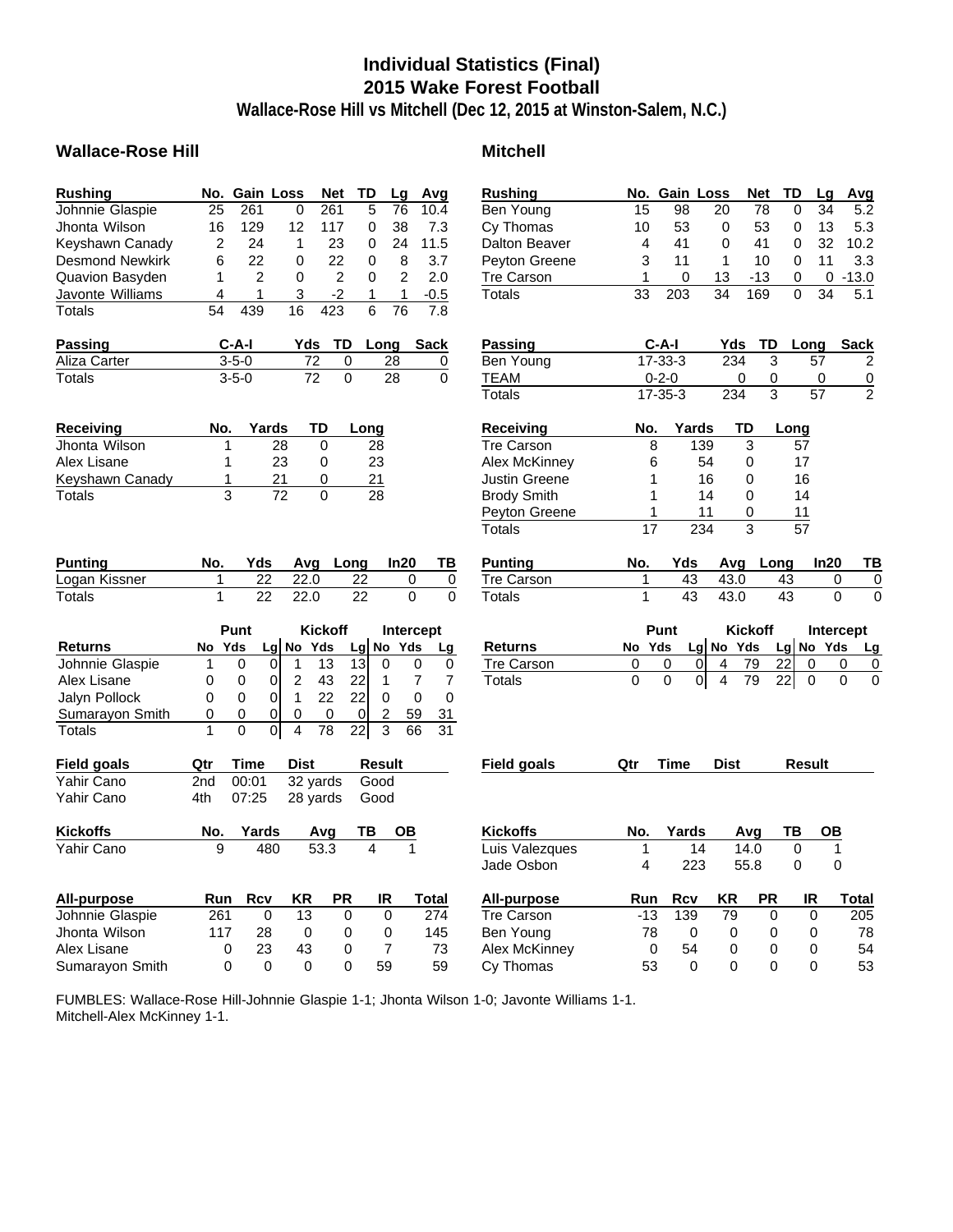### **Defensive Statistics (Final) 2015 Wake Forest Football Wallace-Rose Hill vs Mitchell (Dec 12, 2015 at Winston-Salem, N.C.)**

**## Wallace-Rose Hill Solo Ast Total Sacks-Yds TFL-Yds FF FR-Yds Int-Yds BrUp Blks QBH** 3 Javonte Williams 7 7 14 - - - - - - - - 1 21 Desmond Newkirk  $\begin{array}{ccccccccccccc} & 4 & 4 & 8 & - & & - & & - & & 1-0 & & - & & - & & - & & - & & 1 \end{array}$ 35 Rarkell Simmons 5 2 7 1.0-10 3.0-15 - - - - - 2 9 Quavion Basyden 4 2 6 - 1.0-13 1 - - - - - - - -23 Josiah Bryant 4 2 6 - - - - - - - - 6 Jalyn Pollock 2 3 5 - - - - - - - 1 -7 Tremaine Washington 2 3 5 - - - - - - - - 1 Alex Lisane 3 1 4 - - - 1 - -82 Xavier Murray 3 0 3 1.0-3 2.0-6 - - - - - - - - - -55 Rodrick Miller 1 1 2 - - - - - - - - 63 Juan Sanchez 1 0 1 - - - - - - - - - - - - - -2 Xavier Smith 1 0 1 - - - - - - - - - - - -11 Sumarayon Smith 1 0 1 - - - - - - 2-59 - -60 EJ James 0 1 1 - - - - - - - 1 Totals 38 26 64 2.0-13 6.0-34 1 1-0 3-66 3 0 4 **## Mitchell Solo Ast Total Sacks-Yds TFL-Yds FF FR-Yds Int-Yds BrUp Blks QBH** 51 Will Atkins 4 7 11 - 0.5-0 - - - - - - 11 Dalton Beaver 0 11 11 - - - - - - - - 89 Alex McKinney 4 5 9 - 2.5-9 1 - - - - - 73 Trevor Self **2 7 9 - 1 1-0** -85 Justin Greene 5 3 8 - 1.0-1 - - - - - - 7 Solomon Duncan 5 3 8 - 1.0-6 - - - - - - 44 Jacob Yelton 2 6 8 - - 1 - - - - - - -<br>65 Alex Parker 2 1 3 4 - - - - - - - - - - - -65 Alex Parker 1 3 4 - - - - - - - - 28 Caleb Street 1 2 3 - - - 1-61 - - - - -<br>50 Jamison Burleson 1 2 3 - - - - - - - - - - - -50 Jamison Burleson 1 2 3 - - - - - - - - 30 Tre Carson 2 0 2 - - - - - - - - - - -<br>26 Ben Robinson 1 1 2 - - - - - - - - - - -26 Ben Robinson 1 1 2 - - - - - - - - 20 Cy Thomas 20 Cy Thomas 20 Cy Thomas 20 Cy Thomas 20 Cy Thomas 20 Cy Thomas 20 Cy Thomas 20 Cy Thomas 20 Cy T<br>20 Cy Thomas 20 Cy Thomas 20 Cy Thomas 20 Cy Thomas 20 Cy Thomas 20 Cy Thomas 20 Cy Thomas 20 Cy Thomas 20 Cy 3 Peyton Greene 1 0 1 - - - - - - - - - - - - -53 Dustin Sparks 1 0 1 Totals 31 50 81 0.0-0 5.0-16 3 2-61 0-0 0 0 0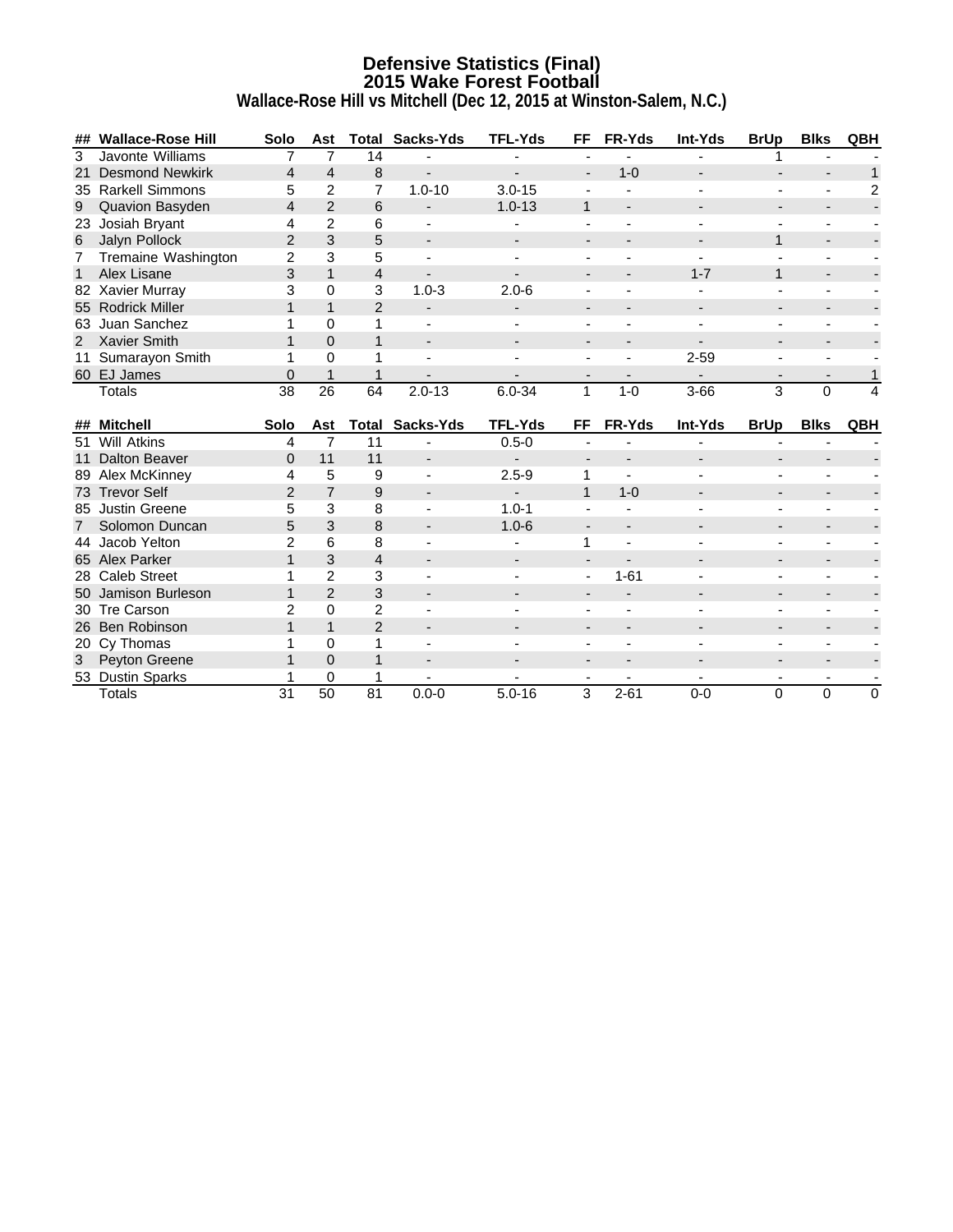# **Drive Chart (By Team) (Final) 2015 Wake Forest Football**

|      |                 |                 |       | <b>Drive Started</b> |                 | <b>Drive Ended</b> | <b>Consumed</b>          |                             |            |
|------|-----------------|-----------------|-------|----------------------|-----------------|--------------------|--------------------------|-----------------------------|------------|
| Team | Qtr             | <b>Spot</b>     | Time  | <b>Obtained</b>      | <b>Spot</b>     | Time               | <b>How lost</b>          | Yds<br>ΡI<br>$\blacksquare$ | <b>TOP</b> |
| W-RH | 1st             | P35             | 10:41 | Fumble               | <b>P00</b>      | 07:43              | *TOUCHDOWN               | - 35<br>6                   | 2:58       |
| W-RH |                 | IP18            | 05:56 | Interception         | <b>P00</b>      | 03:54              | *TOUCHDOWN               | $5 - 18$                    | $2:02$ .   |
| W-RH |                 | W46             | 00:56 | Kickoff              | P <sub>00</sub> | 11:10              | *TOUCHDOWN               | 6<br>54<br>$\sim$           | 1:46       |
| W-RH | 2 <sub>nd</sub> | P39             | 08:43 | Interception         | P39             | 07:48              | <b>Fumble</b>            | 3<br>- 0                    | 0:55       |
| W-RH |                 | W29             | 07:39 | Kickoff              | W38             | 07:00              | <b>Fumble</b>            | 2<br>- 9                    | 0:39       |
| W-RH |                 | W <sub>50</sub> | 05:28 | Downs                | P47             | 03:24              | Punt                     | 3<br>- 3                    | 2:04       |
| W-RH |                 | W45             | 01:29 | Punt                 | P <sub>15</sub> | 00:01              | *FIELD GOAL              | 6<br>40<br>$\sim$           | 1:28       |
| W-RH | 3rd             | W <sub>22</sub> | 11:53 | Kickoff              | <b>P00</b>      | 09:13              | <i><b>*TOUCHDOWN</b></i> | 9<br>$-78$                  | 2:40       |
| W-RH |                 | W <sub>29</sub> | 03:37 | Kickoff              | <b>P00</b>      | 02:21              | *TOUCHDOWN               | -71<br>4<br>$\sim$          | 1:16       |
| W-RH |                 | W <sub>20</sub> | 00:28 | Kickoff              | P <sub>12</sub> | 07:25              | *FIELD GOAL              | 13<br>68<br>$\sim$          | 5:03       |
| W-RH | 4th             | W04             | 05:05 | Interception         | <b>P00</b>      | 03:17              | *TOUCHDOWN               | 96<br>4<br>$\sim$           | 1:48       |

|                          | 1st     | 2nd     | 3rd     | 4th     | 1st     | 2nd             |              |
|--------------------------|---------|---------|---------|---------|---------|-----------------|--------------|
| <b>Wallace-Rose Hill</b> | Qtr     | Qtr     | Qtr     | Qtr     | Half    | Half            | <b>Total</b> |
| Time of possession       | 05:56   | 06:05   | 04:41   | 06:23   | 12:01   | 11:04           | 23:05        |
| 3rd down conversions     | $1 - 2$ | $2 - 3$ | $3 - 3$ | $1 - 3$ | $3 - 5$ | 4-6             | $7 - 11$     |
| Average field position   | P36     | W46     | W23     | W04     | P46     | W <sub>18</sub> | W41          |
| 4th down conversions     | $1 - 1$ | $0 - 0$ | 0-0     | 0-0     | $1 - 1$ | $0 - 0$         | 1-1          |

|                |     |                 | <b>Drive Started</b> |                 |                 |       | <b>Drive Ended</b>       | <b>Consumed</b>         |            |
|----------------|-----|-----------------|----------------------|-----------------|-----------------|-------|--------------------------|-------------------------|------------|
| Team           | Qtr | <b>Spot</b>     | Time                 | <b>Obtained</b> | <b>Spot</b>     | Time  | <b>How lost</b>          | - Yds<br>PL             | <b>TOP</b> |
| <b>MITCHEL</b> | 1st | P <sub>18</sub> | 12:00                | Kickoff         | P35             | 10:41 | Fumble                   | 17<br>4 -               | 1:19       |
| <b>MITCHEL</b> |     | P20             | 07:43                | Kickoff         | P34             | 05:56 | Interception             | $4 - 14$                | 1:47       |
| <b>MITCHEL</b> |     | P32             | 03:47                | Kickoff         | W00             | 00:56 | <i><b>*TOUCHDOWN</b></i> | 7 - 68                  | 2:51       |
| MITCHEL 2nd    |     | P20             | 11:10                | <b>Kickoff</b>  | W42             | 08:43 | Interception             | $6 - 38$                | 2:27       |
| <b>MITCHEL</b> |     | P39             | 07:48                | Fumble          | P39             | 07:48 | <i><b>*TOUCHDOWN</b></i> | 0<br>- 0                | 0:00       |
| <b>MITCHEL</b> |     | <b>W38</b>      | 07:00                | <b>Fumble</b>   | <b>P50</b>      | 05:28 | Downs                    | (12)<br>4 -             | 1:32       |
| <b>MITCHEL</b> |     | P <sub>25</sub> | 03:24                | Punt            | P <sub>12</sub> | 01:29 | Punt                     | (13)<br>3<br>$\sim$     | 1:55       |
| <b>MITCHEL</b> |     | <b>W48</b>      | 00:01                | Kickoff         | W34             | 00:00 | End of half              | 1 - 14                  | 0:01       |
| MITCHEL 3rd    |     | P20             | 09:13                | Kickoff         | W00             | 03:42 | *TOUCHDOWN               | 12 <sup>°</sup><br>- 80 | 5:31       |
| <b>MITCHEL</b> |     | P26             | 02:15                | Kickoff         | W00             | 00:33 | <i><b>*TOUCHDOWN</b></i> | 4 - 74                  | 1:42       |
| MITCHEL 4th    |     | P36             | 07:18                | Kickoff         | W27             | 05:05 | Interception             | $6 - 37$                | 2:13       |
| <b>MITCHEL</b> |     | P20             | 03:17                | Kickoff         | <b>W01</b>      | 00:00 | End of half              | $17 - 79$               | 3:17.      |

|                        | 1st             | 2nd     | 3rd             | 4th             | 1st             | 2 <sub>nd</sub> |                 |
|------------------------|-----------------|---------|-----------------|-----------------|-----------------|-----------------|-----------------|
| <b>Mitchell</b>        | Qtr             | Qtr     | Qtr             | Qtr             | Half            | Half            | Total           |
| Time of possession     | 06:04           | 05:55   | 07:19           | 05:37           | 11:59           | 12:56           | 24:55           |
| 3rd down conversions   | $2 - 3$         | $1 - 4$ | $0 - 2$         | $2 - 4$         | 3-7             | $2 - 6$         | $5 - 13$        |
| Average field position | P <sub>23</sub> | P39     | P <sub>23</sub> | P <sub>28</sub> | P <sub>32</sub> | P <sub>25</sub> | P <sub>30</sub> |
| 4th down conversions   | 1-1             | ი-1     | $2 - 2$         | $2 - 2$         | 1-2             | $4 - 4$         | $5-6$           |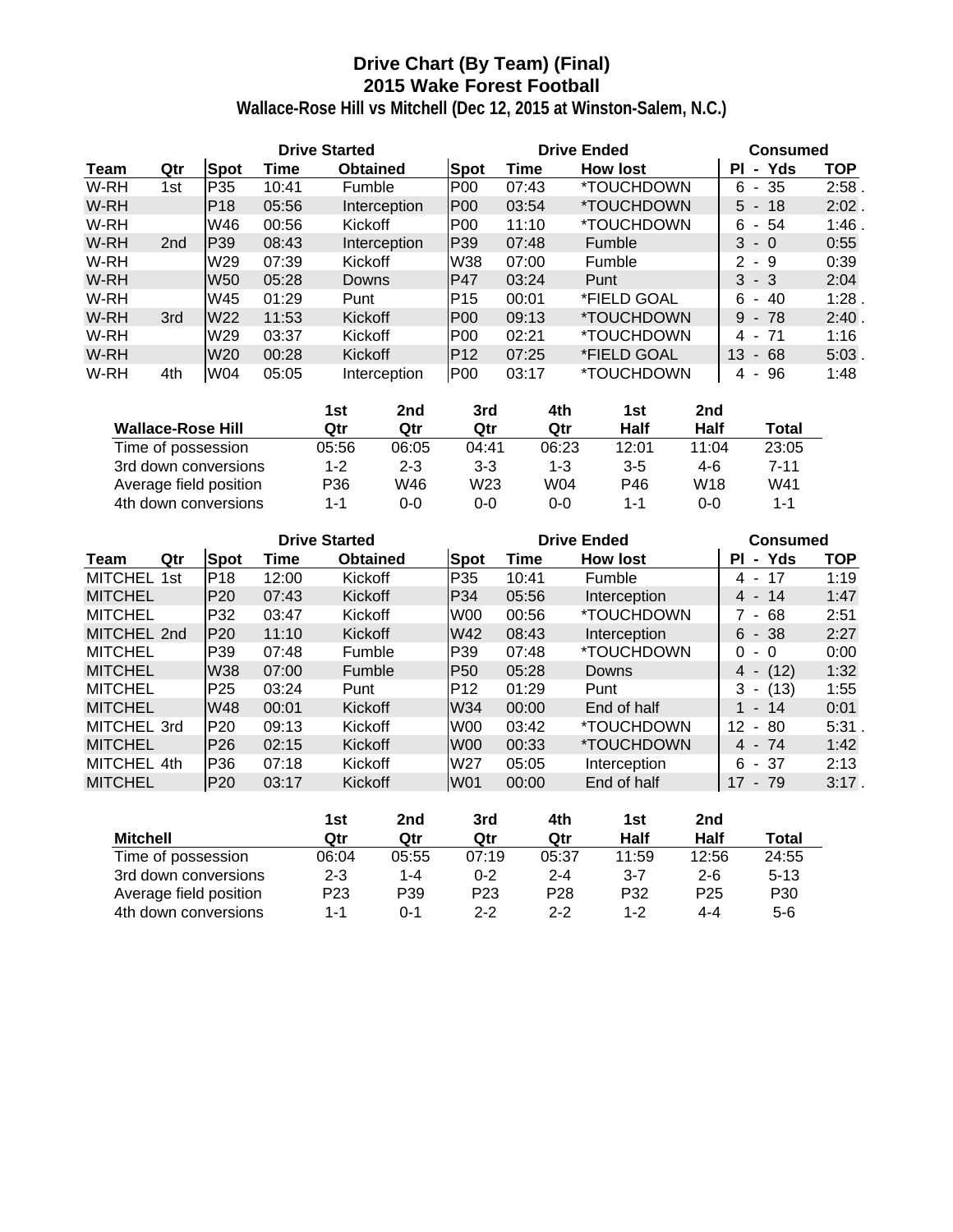# **Drive Chart (By Quarter) (Final) 2015 Wake Forest Football**

|                |     |                 | <b>Drive Started</b> |                 |                 |       | <b>Drive Ended</b> | <b>Consumed</b>                      |            |
|----------------|-----|-----------------|----------------------|-----------------|-----------------|-------|--------------------|--------------------------------------|------------|
| Team           | Qtr | <b>Spot</b>     | Time                 | <b>Obtained</b> | <b>Spot</b>     | Time  | <b>How lost</b>    | - Yds<br>PL                          | <b>TOP</b> |
| <b>MITCHEL</b> | 1st | P <sub>18</sub> | 12:00                | Kickoff         | P35             | 10:41 | Fumble             | 4 - 17                               | 1:19       |
| W-RH           |     | P <sub>35</sub> | 10:41                | Fumble          | P <sub>00</sub> | 07:43 | *TOUCHDOWN         | 35<br>$6 -$                          | 2:58.      |
| <b>MITCHEL</b> |     | P <sub>20</sub> | 07:43                | Kickoff         | P34             | 05:56 | Interception       | 14<br>4 -                            | 1:47       |
| W-RH           |     | P <sub>18</sub> | 05:56                | Interception    | <b>P00</b>      | 03:54 | *TOUCHDOWN         | $5 -$<br>18                          | $2:02$ .   |
| <b>MITCHEL</b> |     | P32             | 03:47                | Kickoff         | W00             | 00:56 | *TOUCHDOWN         | $7 -$<br>68                          | 2:51       |
| W-RH           |     | W46             | 00:56                | Kickoff         | P <sub>00</sub> | 11:10 | *TOUCHDOWN         | $6 - 54$                             | 1:46.      |
| MITCHEL 2nd    |     | P20             | 11:10                | Kickoff         | W42             | 08:43 | Interception       | 6<br>-38<br>$\blacksquare$           | 2:27       |
| W-RH           |     | P39             | 08:43                | Interception    | P39             | 07:48 | Fumble             | 3<br>$-0$                            | 0:55       |
| <b>MITCHEL</b> |     | P39             | 07:48                | Fumble          | P39             | 07:48 | *TOUCHDOWN         | 0<br>$-0$                            | 0:00       |
| W-RH           |     | W29             | 07:39                | Kickoff         | W38             | 07:00 | Fumble             | $2 - 9$                              | 0:39       |
| <b>MITCHEL</b> |     | W38             | 07:00                | Fumble          | P <sub>50</sub> | 05:28 | Downs              | (12)<br>4 -                          | 1:32       |
| W-RH           |     | <b>W50</b>      | 05:28                | Downs           | <b>P47</b>      | 03:24 | Punt               | $3 - 3$                              | 2:04       |
| <b>MITCHEL</b> |     | P <sub>25</sub> | 03:24                | Punt            | P <sub>12</sub> | 01:29 | Punt               | $3 -$<br>(13)                        | 1:55       |
| W-RH           |     | W45             | 01:29                | Punt            | P <sub>15</sub> | 00:01 | *FIELD GOAL        | $6 -$<br>40                          | 1:28.      |
| <b>MITCHEL</b> |     | W48             | 00:01                | Kickoff         | W34             | 00:00 | End of half        | 14<br>1 -                            | 0:01       |
| W-RH           | 3rd | W22             | 11:53                | Kickoff         | P <sub>00</sub> | 09:13 | *TOUCHDOWN         | 78<br>9<br>$\overline{\phantom{a}}$  | 2:40.      |
| <b>MITCHEL</b> |     | P <sub>20</sub> | 09:13                | Kickoff         | W00             | 03:42 | *TOUCHDOWN         | 12<br>80<br>$\overline{\phantom{a}}$ | 5:31.      |
| W-RH           |     | W29             | 03:37                | Kickoff         | <b>P00</b>      | 02:21 | *TOUCHDOWN         | 4 - 71                               | 1:16       |
| <b>MITCHEL</b> |     | P <sub>26</sub> | 02:15                | Kickoff         | W00             | 00:33 | *TOUCHDOWN         | 74<br>4 -                            | 1:42       |
| W-RH           |     | W <sub>20</sub> | 00:28                | Kickoff         | P <sub>12</sub> | 07:25 | *FIELD GOAL        | 13<br>68<br>$\sim$                   | $5:03$ .   |
| MITCHEL 4th    |     | P36             | 07:18                | Kickoff         | W27             | 05:05 | Interception       | 6<br>- 37                            | 2:13       |
| W-RH           |     | W04             | 05:05                | Interception    | P <sub>00</sub> | 03:17 | *TOUCHDOWN         | 96<br>4 -                            | 1:48       |
| <b>MITCHEL</b> |     | P <sub>20</sub> | 03:17                | Kickoff         | W01             | 00:00 | End of half        | $17 - 79$                            | 3:17.      |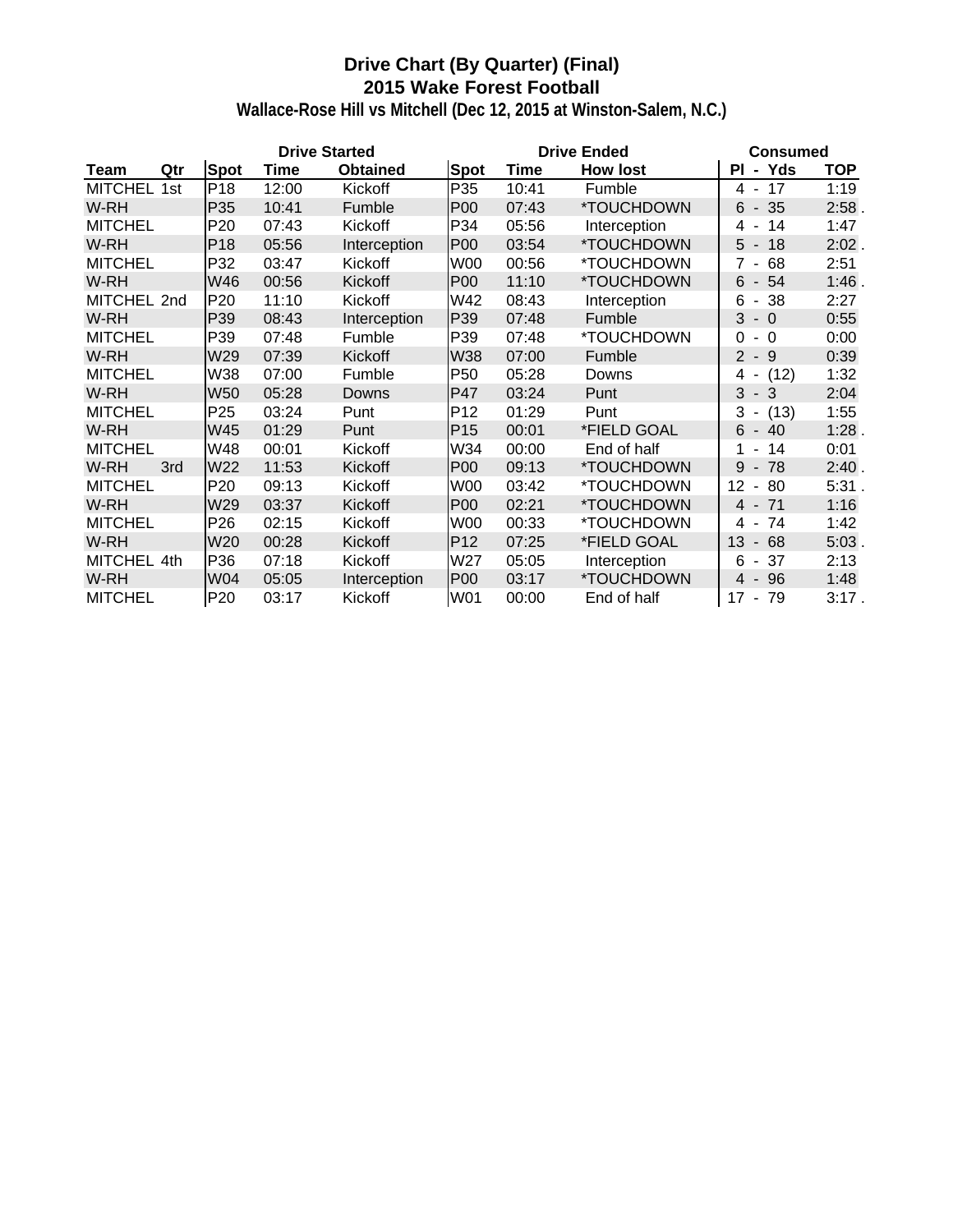# **Play-by-Play Summary (1st quarter)**

| Mitchell captains: 11, 50, 51         |                            |                                                                                                                                         |                |
|---------------------------------------|----------------------------|-----------------------------------------------------------------------------------------------------------------------------------------|----------------|
|                                       |                            | Wallace-Rose Hill captains: 10, 76, 8, 4<br>Mitchell wins the toss, elects to receive                                                   |                |
| 1-10 W-rh 40                          |                            | W-RH ball on W-RH40.                                                                                                                    |                |
|                                       |                            | Cano, Y kickoff 57 yards to the MITCHELL3, Carson, T return 15 yards to the MITCHELL18                                                  |                |
|                                       |                            | (Williams, J).                                                                                                                          |                |
| 1-10<br>$2 - 3$                       | Mitchell 18<br>Mitchell 25 | Thomas, C rush for 7 yards to the MITCHELL25 (Lisane, A; Newkirk, D).<br>Young, B pass incomplete to Beaver, D, QB hurry by Newkirk, D. |                |
| $3 - 3$                               | Mitchell 25                | Young, B rush for 3 yards to the MITCHELL28, 1ST DOWN MITCHELL (Williams, J; James, EJ).                                                | R1             |
|                                       | 1-10 Mitchell 28           | Young, B pass complete to McKinney, A for 3 yards to the MITCHELL31, fumble forced by                                                   |                |
|                                       |                            | Basyden, Q, fumble by McKinney, A recovered by W-RH Newkirk, D at MITCHELL35.                                                           |                |
|                                       |                            | 4 plays, 17 yards, 1:19                                                                                                                 |                |
| 1-10                                  | Mitchell 35                | WALLACE-ROSE HILL drive start at 10:41.<br>Glaspie, J rush for 2 yards to the MITCHELL33 (McKinney, A; Beaver, D).                      |                |
| $2 - 8$                               | Mitchell 33                | Wilson, J rush for 6 yards to the MITCHELL27 (Carson, T).                                                                               |                |
| $3-2$                                 | Mitchell 27                | Glaspie, J rush for 1 yard to the MITCHELL26 (Burleson, J; Self, T).                                                                    |                |
| 4-1                                   | Mitchell 26                | PENALTY W-RH false start (Mott,J) 5 yards to the MITCHELL31.                                                                            |                |
| 4-6                                   | Mitchell 31                | Carter, A pass complete to Canady, K for 21 yards to the MITCHELL10, 1ST DOWN W-RH                                                      | P <sub>1</sub> |
| 1-G                                   | Mitchell 10                | (Greene, P).<br>Williams, J rush for loss of 1 yard to the MITCHELL11 (Greene, J).                                                      |                |
| $2-G$                                 | Mitchell 11                | Glaspie, J rush for 11 yards to the MITCHELL0, TOUCHDOWN, clock 07:43.                                                                  |                |
| $1-G$                                 | Mitchell 03                | Cano, Y kick attempt good.                                                                                                              |                |
|                                       |                            | Wallace-Rose Hill 7, Mitchell 0                                                                                                         |                |
|                                       |                            | 6 plays, 35 yards, 2:58                                                                                                                 |                |
| <b>MITCHELL drive start at 07:43.</b> |                            | Cano, Y kickoff 60 yards to the MITCHELL0, touchback.                                                                                   |                |
| 1-10                                  | Mitchell 20                | MITCHELL ball on MITCHELL20.                                                                                                            |                |
|                                       | 1-10 Mitchell 20           | Beaver, D rush for 6 yards to the MITCHELL26 (Williams, J).                                                                             |                |
| 2-4                                   | Mitchell 26                | Young, B rush for 3 yards to the MITCHELL29 (Bryant, J).                                                                                |                |
| $3 - 1$                               | Mitchell 29                | Thomas, C rush for 5 yards to the MITCHELL34, 1ST DOWN MITCHELL (Basyden, Q).                                                           | R <sub>2</sub> |
|                                       | 1-10 Mitchell 34           | Young, B pass intercepted by Smith, S at the MITCHELL46, Smith, S return 28 yards to the<br>MITCHELL18 (Atkins, W).                     |                |
|                                       |                            | 4 plays, 14 yards, 1:47                                                                                                                 |                |
|                                       |                            | <b>WALLACE-ROSE HILL drive start at 05:56.</b>                                                                                          |                |
| 1-10                                  | Mitchell 18                | Glaspie, J rush for 6 yards to the MITCHELL12 (Beaver, D; Greene, J).                                                                   |                |
| 2-4                                   | Mitchell 12                | Glaspie, J rush for 8 yards to the MITCHELL4, 1ST DOWN W-RH (Atkins, W; Beaver, D).                                                     | R <sub>2</sub> |
| 1-G                                   | Mitchell 04                | Glaspie, J rush for 1 yard to the MITCHELL3 (Self, T; McKinney, A).                                                                     |                |
| 2-G<br>$3-G$                          | Mitchell 03<br>Mitchell 01 | Glaspie, J rush for 2 yards to the MITCHELL1 (McKinney, A).<br>Williams, J rush for 1 yard to the MITCHELL0, TOUCHDOWN, clock 03:54.    |                |
| $1-G$                                 | Mitchell 03                | Cano, Y kick attempt good.                                                                                                              |                |
|                                       |                            | Wallace-Rose Hill 14, Mitchell 0                                                                                                        |                |
|                                       |                            | 5 plays, 18 yards, 2:09                                                                                                                 |                |
|                                       |                            | Cano, Y kickoff 49 yards to the MITCHELL11, Carson, T return 21 yards to the MITCHELL32                                                 |                |
| <b>MITCHELL drive start at 03:47.</b> |                            | (Newkirk, D; Bryant, J).                                                                                                                |                |
|                                       | 1-10 Mitchell 32           | Young, B rush for 2 yards to the MITCHELL34 (Newkirk, D).                                                                               |                |
| $2 - 8$                               | Mitchell 34                | Beaver, D rush for 32 yards to the W-RH34, 1ST DOWN MITCHELL (Smith, S).                                                                | R <sub>3</sub> |
| 1-10                                  | W-rh 34                    | Thomas, C rush for 13 yards to the W-RH21, 1ST DOWN MITCHELL (Lisane, A).                                                               | R4             |
| 1-10                                  | W-rh 21                    | Beaver, D rush for 2 yards to the W-RH19 (Newkirk, D).                                                                                  |                |
| 2-8                                   | W-rh 19                    | PENALTY MITCHELL false start (Self, T) 5 yards to the W-RH24.                                                                           |                |
| $3 - 16$                              | 2-13 W-rh 24<br>W-rh 27    | Young, B rush for loss of 3 yards to the W-RH27 (Murray, X).<br>Timeout Wallace-Rose Hill, clock 01:07.                                 |                |
| 3-16                                  | W-rh 27                    | Young, B pass incomplete to McKinney, A (Pollock, J), QB hurry by Simmons, R.                                                           |                |
|                                       | 4-16 W-rh 27               | Young, B pass complete to Carson, T for 27 yards to the W-RH0, 1ST DOWN MITCHELL,                                                       | P5             |
|                                       |                            | TOUCHDOWN, clock 00:56.                                                                                                                 |                |
| 1-G                                   | W-rh 03                    | Bonner, B kick attempt failed.                                                                                                          |                |
|                                       |                            | Wallace-Rose Hill 14, Mitchell 6<br>7 plays, 68 yards, 2:51                                                                             |                |
|                                       |                            | Valezques, L kickoff 14 yards to the W-RH46, out-of-bounds, W-RH ball on W-RH46.                                                        |                |
|                                       |                            | WALLACE-ROSE HILL drive start at 00:56.                                                                                                 |                |
| 1-10 W-rh 46                          |                            | Wilson, J rush for 10 yards to the MITCHELL44, 1ST DOWN W-RH (Beaver, D; Greene, J).                                                    | R <sub>3</sub> |
| 1-10                                  | Mitchell 44                | Wilson, J rush for 3 yards to the MITCHELL41 (Greene, J).                                                                               |                |
| 2-7                                   | Mitchell 41                | Williams, J rush for no gain to the MITCHELL41 (Yelton, J; Atkins, W).<br>END OF 1st QUARTER: Wallace-Rose Hill 14, Mitchell 6          |                |
|                                       |                            |                                                                                                                                         |                |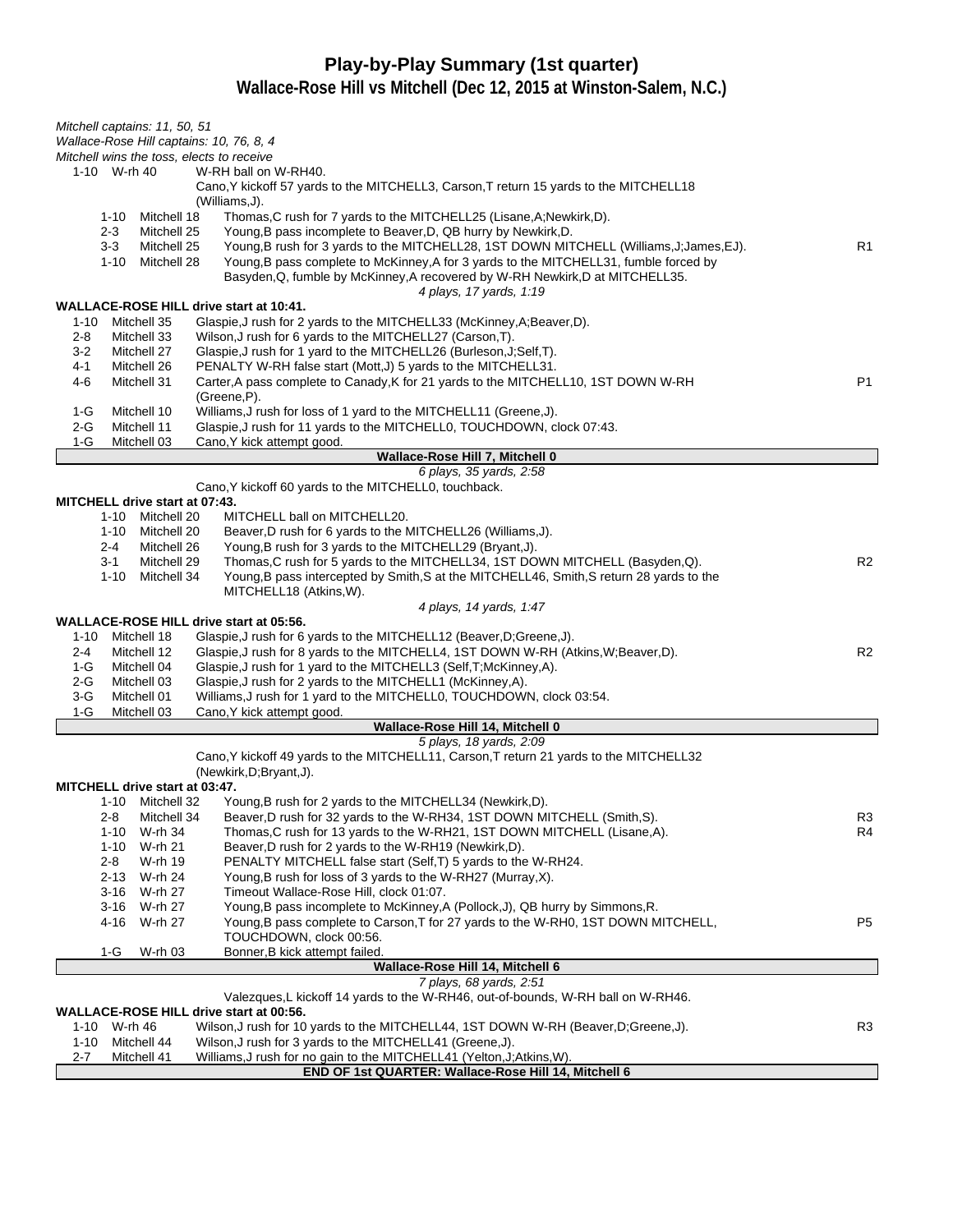# **Play-by-Play Summary (1st quarter)**

|                        |       | Time  |  | 1st Downs |         | Conversions |                |                  |                  |
|------------------------|-------|-------|--|-----------|---------|-------------|----------------|------------------|------------------|
| <b>Quarter Summary</b> | Score | Poss  |  |           | 3rd     | 4th         | <b>Rushing</b> | Passing          | <b>Penalties</b> |
| Wallace-Rose Hill      | 14    | 06:03 |  |           | 1-2     | 1-1         | 13-50          | $1 - 1 - 0 - 21$ | 1-5              |
| Mitchell               |       | 05:57 |  |           | $2 - 3$ | 1-1         | $10 - 70$      | $2 - 5 - 1 - 34$ | 1-5              |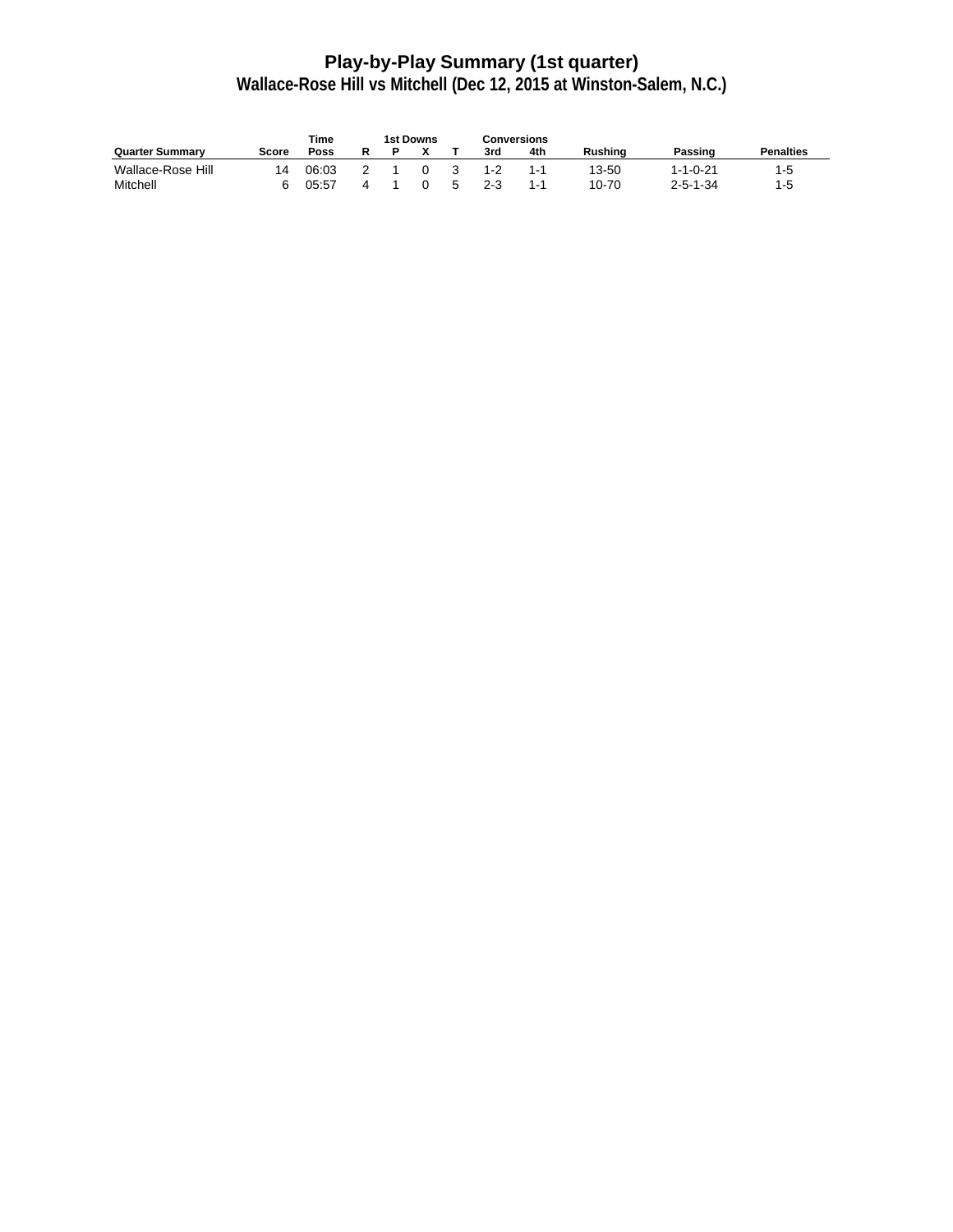# **Quickie Statistics (1st quarter)**

**Wallace-Rose Hill vs Mitchell (Dec 12, 2015 at Winston-Salem, N.C.)**

|                                   | W-RH        | <b>MITCHELL</b> |
|-----------------------------------|-------------|-----------------|
| Score                             | 14          | 6               |
| <b>FIRST DOWNS</b>                | 3           | 5               |
| <b>RUSHES-YARDS (NET)</b>         | 13-50       | 10-70           |
| <b>PASSING YDS (NET)</b>          | 21          | 34              |
| Passes Att-Comp-Int               | $1 - 1 - 0$ | $5 - 2 - 1$     |
| <b>TOTAL OFFENSE PLAYS-YARDS</b>  | 14-71       | $15 - 104$      |
| <b>Fumble Returns-Yards</b>       | $0 - 0$     | $0-0$           |
| <b>Punt Returns-Yards</b>         | $0 - 0$     | $0-0$           |
| Kickoff Returns-Yards             | $0-0$       | $2 - 36$        |
| <b>Interception Returns-Yards</b> | $1 - 28$    | $0-0$           |
| Punts (Number-Avg)                | $0 - 0.0$   | $0 - 0.0$       |
| Fumbles-Lost                      | $0 - 0$     | $1 - 1$         |
| Penalties-Yards                   | $1 - 5$     | $1 - 5$         |
| <b>Possession Time</b>            | 06:03       | 05:57           |
| <b>Third-Down Conversions</b>     | 1 of $2$    | 2 of 3          |
| <b>Fourth-Down Conversions</b>    | 1 of 1      | 1 of 1          |

### **Wallace-Rose Hill Mitchell**

| <b>Rushing</b>         | No. Gain Loss       |                         | Net             | TD<br>Lq |            | Avg         | <b>Rushing</b>                                                                      |         | No. Gain Loss |              |          | <b>Net</b><br>TD | Lq      | <b>Avg</b>  |
|------------------------|---------------------|-------------------------|-----------------|----------|------------|-------------|-------------------------------------------------------------------------------------|---------|---------------|--------------|----------|------------------|---------|-------------|
| Johnnie Glaspie        | 31                  | 0                       | $\overline{31}$ | 1<br>11  |            | 4.4         | Dalton Beaver                                                                       | 3       | 40            |              | 0        | 40<br>$\Omega$   | 32      | 13.3        |
| Jhonta Wilson          | 3                   | 19<br>0                 | 19              | 0        | 10         | 6.3         | Cy Thomas                                                                           | 3       | 25            |              | 0        | 25<br>0          | 13      | 8.3         |
| Javonte Williams       | 3                   | $\mathbf{1}$<br>1       | $\Omega$        | 1        | 1          | 0.0         | Ben Young                                                                           | 4       | 8             |              | 3        | 5<br>$\Omega$    | 3       | 1.2         |
| Passing                | $C-A-I$             | Yds                     | TD              | Long     |            | <b>Sack</b> | <b>Passing</b>                                                                      |         | $C-A-I$       |              | Yds      | TD               | Long    | <b>Sack</b> |
| Aliza Carter           | $1 - 1 - 0$         |                         | 21<br>$\Omega$  | 21       |            | 0           | Ben Young                                                                           |         | $2 - 5 - 1$   |              | 34       |                  | 27      | $\Omega$    |
| Receivina              | No.                 | Yards                   | TD              | Long     |            |             | <b>Receiving</b>                                                                    | No.     | Yards         |              | TD       | Long             |         |             |
| Keyshawn Canady        |                     | 21                      | $\overline{0}$  | 21       |            |             | Tre Carson                                                                          |         |               | 27           |          |                  | 27      |             |
|                        |                     |                         |                 |          |            |             | Alex McKinney                                                                       |         |               | 7            | $\Omega$ |                  | 3       |             |
| <b>Punting</b>         | No.                 | Yds<br>Avq              | Long            |          | ln20       | ΤВ          | <b>Punting</b>                                                                      | No.     | Yds           |              | Avg      | Long             | In20    | TВ          |
| <b>Punt Returns</b>    | No.                 | Yards                   | TD              | Long     |            |             | <b>Punt Returns</b>                                                                 | No.     | Yards         |              | TD       | Long             |         |             |
| <b>Kick Returns</b>    | No.                 | Yards                   | <b>TD</b>       | Long     |            |             | <b>Kick Returns</b>                                                                 | No.     | Yards         |              | TD       | Long             |         |             |
|                        |                     |                         |                 |          |            |             | <b>Tre Carson</b>                                                                   | 2       |               | 36           | $\Omega$ | 21               |         |             |
| <b>Tackles</b>         | UA-A                | <b>Total</b>            | <b>Sacks</b>    |          | <b>TFL</b> |             | <b>Tackles</b>                                                                      | UA-A    |               | <b>Total</b> |          | <b>Sacks</b>     | TFL     |             |
| <b>Desmond Newkirk</b> | $2 - 2$             | 4                       | 0.0             |          | 0.0        |             | Justin Greene                                                                       | $2 - 2$ |               | 4            |          | 0.0              |         | 1.0         |
| Javonte Williams       | $2 - 1$             | 3                       | 0.0             |          | 0.0        |             | <b>Dalton Beaver</b>                                                                | $0 - 4$ |               | 4            |          | 0.0              |         | 0.0         |
| <b>Quavion Basyden</b> | $2 - 0$             | $\overline{\mathbf{c}}$ | 0.0             |          | 0.0        |             | <b>Will Atkins</b>                                                                  | $1 - 2$ |               | 3            |          | 0.0              |         | 0.0         |
| Alex Lisane            | $1 - 1$             | $\overline{2}$          | 0.0             |          | 0.0        |             | Alex McKinney                                                                       | $1 - 2$ |               | 3            |          | 0.0              |         | 0.0         |
| Qtr<br>Time            | <b>Scoring Play</b> |                         |                 |          |            |             |                                                                                     |         |               |              |          |                  |         | V-H         |
| 07:43<br>1st           |                     |                         |                 |          |            |             | W-RH - Johnnie Glaspie 11 yd run (Yahir Cano kick), 6-35 2:58                       |         |               |              |          |                  | $7 - 0$ |             |
| 03:54                  |                     |                         |                 |          |            |             | W-RH - Javonte Williams 1 yd run (Yahir Cano kick), 5-18 2:09                       |         |               |              |          |                  |         | $14 - 0$    |
| 00:56                  |                     |                         |                 |          |            |             | MITCHELL - Tre Carson 27 yd pass from Ben Young (Ben Bonner kick failed), 7-68 2:51 |         |               |              |          |                  |         | $14 - 6$    |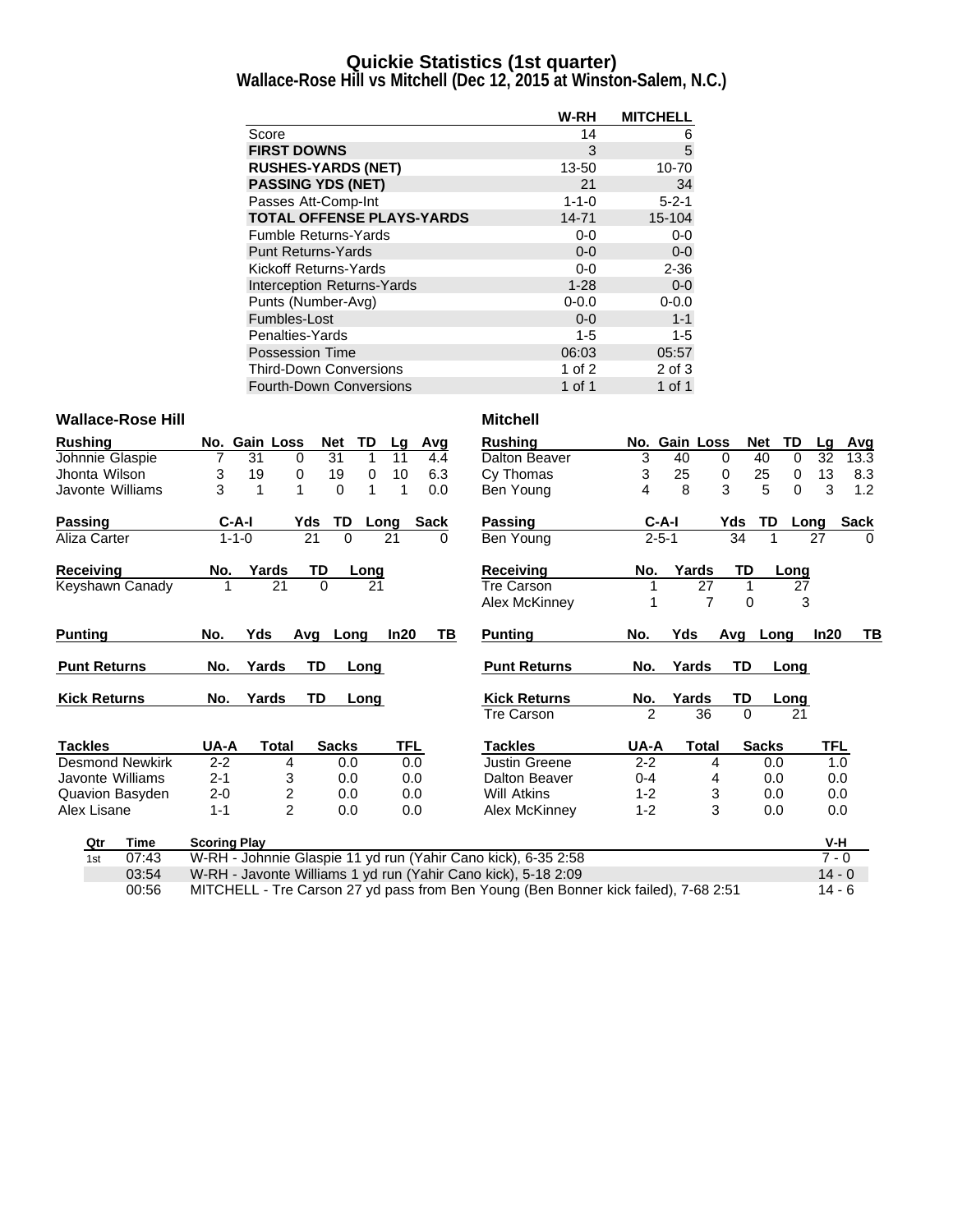# **Play-by-Play Summary (2nd quarter)**

| 3-7<br>$3 - 7$  | Mitchell 41<br>Mitchell 41                       | Start of 2nd quarter, clock 12:00.<br>Carter, A pass complete to Wilson, J for 28 yards to the MITCHELL13, 1ST DOWN W-RH<br>(Duncan, S).                                             | P4             |
|-----------------|--------------------------------------------------|--------------------------------------------------------------------------------------------------------------------------------------------------------------------------------------|----------------|
| 1-10<br>$2 - 1$ | Mitchell 13<br>Mitchell 04                       | Glaspie, J rush for 9 yards to the MITCHELL4 (Beaver, D; Atkins, W).<br>Glaspie, J rush for 4 yards to the MITCHELL0, 1ST DOWN W-RH, TOUCHDOWN, clock 11:10.                         | R <sub>5</sub> |
| $1-G$           | Mitchell 03                                      | Cano, Y kick attempt good.                                                                                                                                                           |                |
| $1-G$           | W-rh 40                                          | Wallace-Rose Hill 21, Mitchell 6<br>PENALTY W-RH offside 5 yards to the W-RH35.                                                                                                      |                |
|                 |                                                  | 6 plays, 54 yards, 1:46                                                                                                                                                              |                |
|                 |                                                  | Cano, Y kickoff 65 yards to the MITCHELL0, touchback.                                                                                                                                |                |
|                 | MITCHELL drive start at 11:10.                   |                                                                                                                                                                                      |                |
|                 | 1-10 Mitchell 20                                 | Young, B pass complete to McKinney, A for 3 yards to the MITCHELL23 (Murray, X).                                                                                                     |                |
|                 | $2 - 7$<br>Mitchell 23                           | Young, B pass incomplete to Smith, B, dropped pass.                                                                                                                                  |                |
|                 | $3 - 7$<br>Mitchell 23<br>$3 - 7$<br>Mitchell 23 | Timeout Mitchell, clock 10:27.<br>Young, B rush for 34 yards to the W-RH43, 1ST DOWN MITCHELL, out-of-bounds (Basyden, Q).                                                           | R <sub>6</sub> |
|                 | 1-10 W-rh 43                                     | Greene, P rush for no gain to the W-RH43 (Bryant, J).                                                                                                                                |                |
|                 | 2-10 W-rh 43                                     | Thomas, C rush for 1 yard to the W-RH42 (Newkirk, D; Williams, J).                                                                                                                   |                |
|                 | W-rh 42<br>3-9                                   | Young, B pass intercepted by Smith, S at the W-RH30, Smith, S return 31 yards to the                                                                                                 |                |
|                 |                                                  | MITCHELL39 (Sparks,D).                                                                                                                                                               |                |
|                 |                                                  | 6 plays, 38 yards, 2:27                                                                                                                                                              |                |
|                 |                                                  | WALLACE-ROSE HILL drive start at 08:43.                                                                                                                                              |                |
|                 | 1-10 Mitchell 39                                 | Wilson, J rush for 7 yards to the MITCHELL32, PENALTY W-RH holding (Matthews, C) 10 yards                                                                                            |                |
|                 |                                                  | to the MITCHELL42.                                                                                                                                                                   |                |
| 1-13            | Mitchell 42                                      | 1st and 13, Glaspie, J rush for 5 yards to the MITCHELL37 (Self, T; Beaver, D).                                                                                                      |                |
| $2 - 8$         | Mitchell 37                                      | Williams, J rush for loss of 2 yards to the MITCHELL39, fumble forced by McKinney, A,<br>fumble by Williams, J recovered by MITCHELL Street, C at MITCHELL39, Street, C for 61 yards |                |
|                 |                                                  | to the W-RH0, TOUCHDOWN, clock 07:48.                                                                                                                                                |                |
|                 |                                                  | 3 plays, 0 yards, 0:55                                                                                                                                                               |                |
|                 | 1-G<br>W-rh 03                                   | Bonner, B kick attempt good.                                                                                                                                                         |                |
|                 |                                                  | Wallace-Rose Hill 21, Mitchell 13                                                                                                                                                    |                |
|                 |                                                  | Osbon, J kickoff 53 yards to the W-RH7, Pollock, J return 22 yards to the W-RH29                                                                                                     |                |
|                 |                                                  | (Beaver, D; Duncan, S).                                                                                                                                                              |                |
|                 |                                                  | WALLACE-ROSE HILL drive start at 07:39.                                                                                                                                              |                |
|                 | 1-10 W-rh 29<br>W-rh 37                          | Wilson, J rush for 8 yards to the W-RH37 (Street, C).<br>Glaspie, J rush for 1 yard to the W-RH38, fumble forced by Self, T, fumble by Glaspie, J                                    |                |
| $2 - 2$         |                                                  | recovered by MITCHELL Self, T at W-RH38.                                                                                                                                             |                |
|                 |                                                  | 2 plays, 9 yards, 0:39                                                                                                                                                               |                |
|                 | MITCHELL drive start at 07:00.                   |                                                                                                                                                                                      |                |
|                 | 1-10 W-rh 38                                     | Young, B rush for loss of 4 yards to the W-RH42 (Simmons, R).                                                                                                                        |                |
|                 | 2-14 W-rh 42                                     | Young, B rush for 2 yards to the W-RH40 (Bryant, J).                                                                                                                                 |                |
|                 | 3-12 W-rh 40                                     | Young, B pass incomplete to McKinney, A.                                                                                                                                             |                |
|                 | 4-12 W-rh 40                                     | Timeout Mitchell, clock 05:36.                                                                                                                                                       |                |
|                 | 4-12 W-rh 40                                     | Young, B sacked for loss of 10 yards to the 50 yardline (Simmons, R).                                                                                                                |                |
|                 |                                                  | 4 plays, minus 12 yards, 1:32<br>WALLACE-ROSE HILL drive start at 05:28.                                                                                                             |                |
|                 | 1-10 W-rh 50                                     | Wilson, J rush for 4 yards to the MITCHELL46 (Duncan, S).                                                                                                                            |                |
| $2 - 6$         | Mitchell 46                                      | Newkirk, D rush for 4 yards to the MITCHELL42 (Atkins, W; Beaver, D).                                                                                                                |                |
| $3-2$           | Mitchell 42                                      | Newkirk, D rush for no gain to the MITCHELL42 (Duncan, S; Street, C).                                                                                                                |                |
| $4 - 2$         | Mitchell 42                                      | PENALTY W-RH false start (Newkirk, D) 5 yards to the MITCHELL47.                                                                                                                     |                |
| 4-7             | Mitchell 47                                      | Kissner, L punt 22 yards to the MITCHELL25, out-of-bounds.                                                                                                                           |                |
|                 |                                                  | 3 plays, 3 yards, 2:04                                                                                                                                                               |                |
|                 | MITCHELL drive start at 03:24.                   |                                                                                                                                                                                      |                |
|                 | 1-10 Mitchell 25<br>Mitchell 25<br>$2 - 10$      | Thomas, C rush for no gain to the MITCHELL25 (Bryant, J; Williams, J).<br>Timeout Mitchell, clock 02:43.                                                                             |                |
|                 | $2 - 10$<br>Mitchell 25                          | Carson, T rush for loss of 13 yards to the MITCHELL12 (Basyden, Q).                                                                                                                  |                |
|                 | 3-23<br>Mitchell 12                              | PENALTY MITCHELL delay of game 5 yards to the MITCHELL7.                                                                                                                             |                |
|                 | 3-28<br>Mitchell 07                              | Young, B pass complete to Carson, T for 5 yards to the MITCHELL12 (Williams, J).                                                                                                     |                |
|                 | 4-23<br>Mitchell 12                              | Timeout Wallace-Rose Hill, clock 01:46.                                                                                                                                              |                |
|                 | 4-23<br>Mitchell 12                              | Carson, T punt 43 yards to the W-RH45, Glaspie, J return 0 yards to the W-RH45                                                                                                       |                |
|                 |                                                  | (Burleson, J; Beaver, D).                                                                                                                                                            |                |
|                 |                                                  | 3 plays, minus 13 yards, 1:55                                                                                                                                                        |                |
|                 | 1-10 W-rh 45                                     | WALLACE-ROSE HILL drive start at 01:29.<br>Carter, A pass incomplete to Williams, J.                                                                                                 |                |
|                 | 2-10 W-rh 45                                     | Carter, A pass incomplete to Matthews, C.                                                                                                                                            |                |
| 3-10            | W-rh 45                                          | Wilson, J rush for 38 yards to the MITCHELL17, 1ST DOWN W-RH, out-of-bounds.                                                                                                         | R6             |
| 1-10            | Mitchell 17                                      | Basyden, Q rush for 2 yards to the MITCHELL15 (Greene, J).                                                                                                                           |                |
| 2-8             | Mitchell 15                                      | PENALTY W-RH false start (Williams, J) 5 yards to the MITCHELL20.                                                                                                                    |                |
| $2 - 13$        | Mitchell 20                                      | Wilson, J rush for 5 yards to the MITCHELL15 (Parker, A; Greene, J).                                                                                                                 |                |
| $3-8$           | Mitchell 15                                      | Timeout Wallace-Rose Hill, clock 00:07.                                                                                                                                              |                |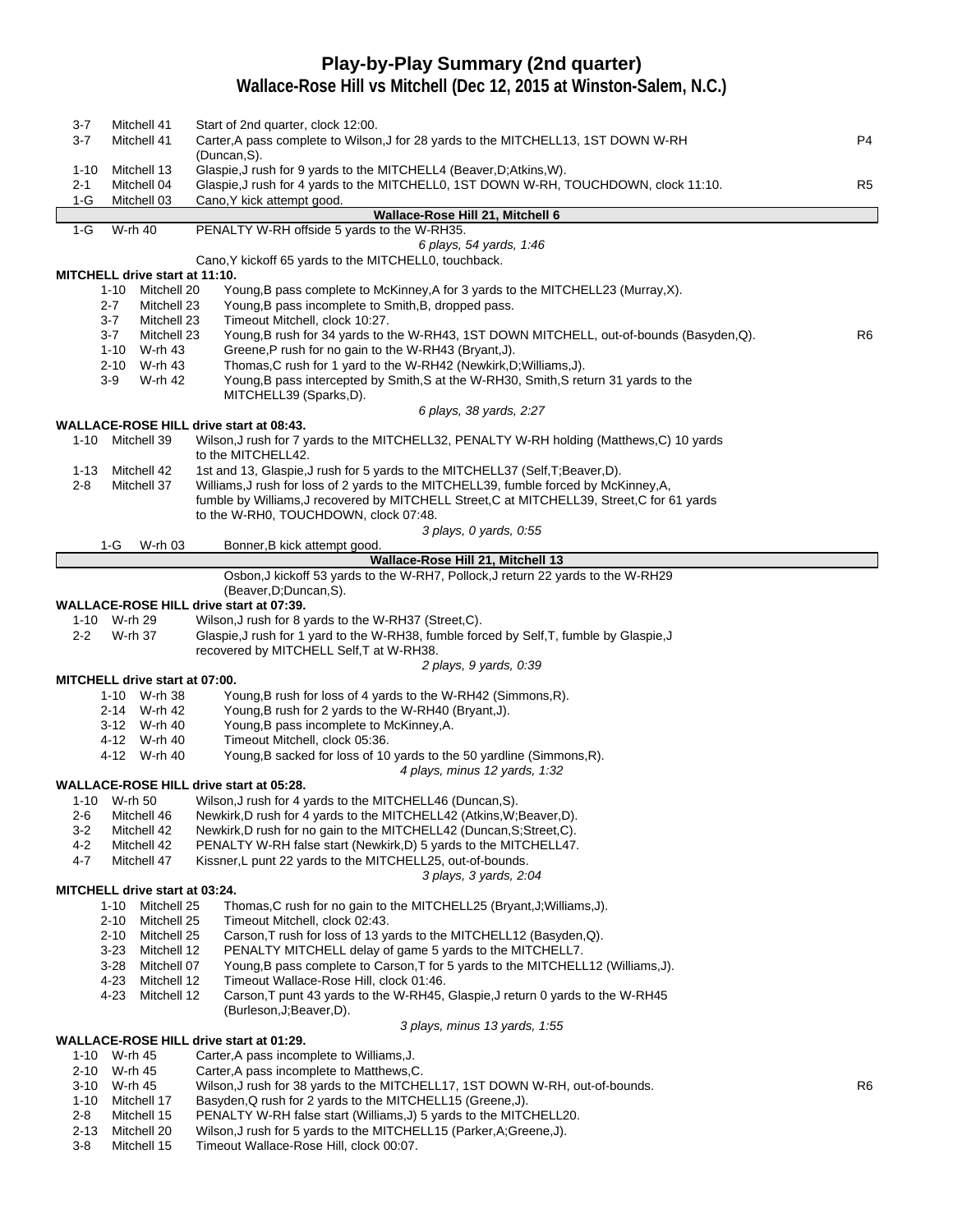# **Play-by-Play Summary (2nd quarter)**

**Wallace-Rose Hill vs Mitchell (Dec 12, 2015 at Winston-Salem, N.C.)**

| $3 - 8$ | Mitchell 15                    | Cano, Y field goal attempt from 32 GOOD, clock 00:01.                          |             |   |   |                  |                         |                                   |                                                                           |         |                  |    |
|---------|--------------------------------|--------------------------------------------------------------------------------|-------------|---|---|------------------|-------------------------|-----------------------------------|---------------------------------------------------------------------------|---------|------------------|----|
|         |                                |                                                                                |             |   |   |                  |                         | Wallace-Rose Hill 24, Mitchell 13 |                                                                           |         |                  |    |
|         |                                |                                                                                |             |   |   |                  | 6 plays, 40 yards, 1:28 |                                   |                                                                           |         |                  |    |
|         |                                | Cano, Y kickoff 8 yards to the W-RH48, out-of-bounds, MITCHELL ball on W-RH48. |             |   |   |                  |                         |                                   |                                                                           |         |                  |    |
|         | MITCHELL drive start at 00:01. |                                                                                |             |   |   |                  |                         |                                   |                                                                           |         |                  |    |
|         | 1-10 W-rh 48                   |                                                                                |             |   |   |                  |                         |                                   | Young, B rush for 14 yards to the W-RH34, 1ST DOWN MITCHELL (Sanchez, J). |         |                  | R7 |
|         |                                | End of half, clock 00:00.                                                      |             |   |   |                  |                         |                                   |                                                                           |         |                  |    |
|         |                                |                                                                                |             |   |   |                  | 1 play, 14 yards, 0:01  |                                   |                                                                           |         |                  |    |
|         |                                |                                                                                |             |   |   |                  |                         |                                   | END OF 2nd QUARTER: Wallace-Rose Hill 24, Mitchell 13                     |         |                  |    |
|         |                                |                                                                                |             |   |   |                  |                         |                                   |                                                                           |         |                  |    |
|         |                                |                                                                                | Time        |   |   | <b>1st Downs</b> |                         | <b>Conversions</b>                |                                                                           |         |                  |    |
|         | <b>Quarter Summary</b>         | Score                                                                          | <b>Poss</b> | R | Р |                  | 3rd                     | 4th                               | Rushina                                                                   | Passing | <b>Penalties</b> |    |

Wallace-Rose Hill 10 05:56 2 1 0 3 2-3 0-0 13-85 1-3-0-28 4-25 Mitchell 7 05:55 2 0 0 2 1-4 0-1 9-24 2-5-1-8 1-5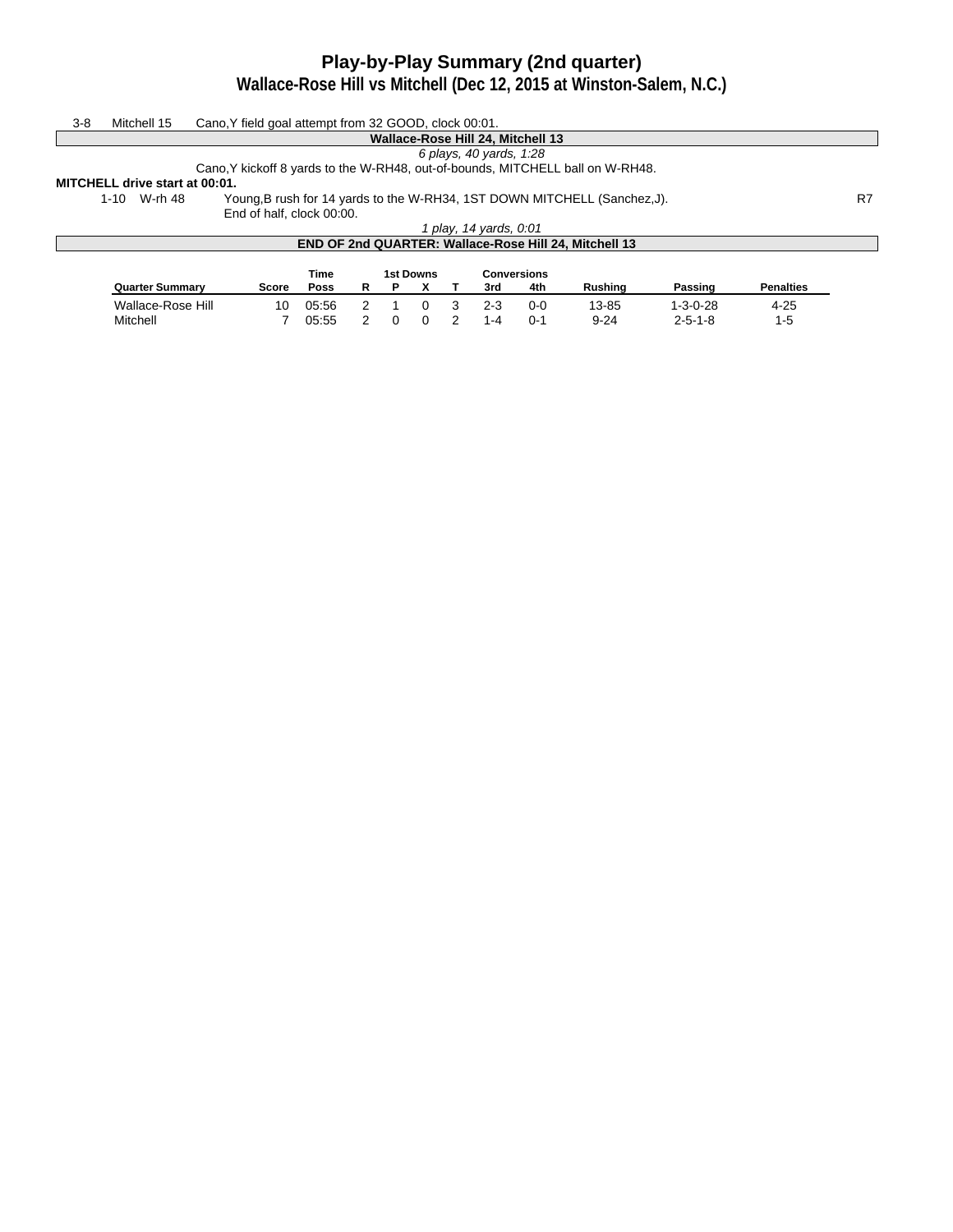### **Quickie Statistics (Halftime)**

**Wallace-Rose Hill vs Mitchell (Dec 12, 2015 at Winston-Salem, N.C.)**

|                                   | W-RH        | <b>MITCHELL</b> |
|-----------------------------------|-------------|-----------------|
| Score                             | 24          | 13              |
| <b>FIRST DOWNS</b>                | 6           | 7               |
| <b>RUSHES-YARDS (NET)</b>         | 26-135      | 19-94           |
| <b>PASSING YDS (NET)</b>          | 49          | 42              |
| Passes Att-Comp-Int               | $4 - 2 - 0$ | $10 - 4 - 2$    |
| <b>TOTAL OFFENSE PLAYS-YARDS</b>  | 30-184      | 29-136          |
| <b>Fumble Returns-Yards</b>       | $0-0$       | $1 - 61$        |
| <b>Punt Returns-Yards</b>         | $1 - 0$     | $0-0$           |
| Kickoff Returns-Yards             | $1 - 22$    | $2 - 36$        |
| <b>Interception Returns-Yards</b> | $2 - 59$    | $0-0$           |
| Punts (Number-Avg)                | $1 - 22.0$  | $1 - 43.0$      |
| Fumbles-Lost                      | $2 - 2$     | $1 - 1$         |
| Penalties-Yards                   | $5 - 30$    | $2 - 10$        |
| <b>Possession Time</b>            | 11:59       | 11:52           |
| <b>Third-Down Conversions</b>     | 3 of 5      | 3 of 7          |
| Fourth-Down Conversions           | 1 of 1      | 1 of $2$        |

### Wallace-Rose Hill **Mitchell Mitchell**

| <b>Rushing</b>      |                         |                     | No. Gain Loss                                 | <b>Net</b>     | TD          | Lg             | Avg         | <b>Rushing</b>                                                                      |                | No. Gain Loss |              | <b>Net</b> | TD                   | Lg        | Avg         |
|---------------------|-------------------------|---------------------|-----------------------------------------------|----------------|-------------|----------------|-------------|-------------------------------------------------------------------------------------|----------------|---------------|--------------|------------|----------------------|-----------|-------------|
| Jhonta Wilson       |                         | 8                   | 81<br>0                                       | 81             | $\mathbf 0$ | 38             | 10.1        | Ben Young                                                                           | 9              | 58            | 17           | 41         | 0                    | 34        | 4.6         |
| Johnnie Glaspie     |                         | 11                  | 50<br>0                                       | 50             | 2           | 11             | 4.5         | Dalton Beaver                                                                       | 3              | 40            | 0            | 40         | 0                    | 32        | 13.3        |
|                     | Desmond Newkirk         | 2                   | 4<br>0                                        | 4              | $\pmb{0}$   | 4              | 2.0         | Cy Thomas                                                                           | 5              | 26            | 0            |            | 26<br>0              | 13        | 5.2         |
|                     | <b>Quavion Basyden</b>  | 1                   | $\overline{c}$<br>$\Omega$                    | $\overline{2}$ | 0           | $\overline{c}$ | 2.0         | Peyton Greene                                                                       |                | $\Omega$      | $\Omega$     |            | $\Omega$<br>$\Omega$ | 0         | 0.0         |
| <b>Passing</b>      |                         | $C-A-I$             |                                               | Yds            | TD<br>Long  |                | <b>Sack</b> | <b>Passing</b>                                                                      |                | $C-A-I$       |              | Yds        | TD<br>Long           |           | <b>Sack</b> |
| Aliza Carter        |                         | $2 - 4 - 0$         |                                               | 49             | $\Omega$    | 28             | $\Omega$    | Ben Young                                                                           |                | $4 - 10 - 2$  |              | 42         | 1                    | 27        |             |
| Receiving           |                         | No.                 | Yards                                         | TD             | Long        |                |             | <b>Receiving</b>                                                                    | No.            | Yards         |              | TD         | Long                 |           |             |
| Jhonta Wilson       |                         | 1                   | 28                                            | 0              | 28          |                |             | Tre Carson                                                                          | $\overline{2}$ |               | 32           | 1          | 27                   |           |             |
|                     | Keyshawn Canady         | 1                   | 21                                            | $\Omega$       | 21          |                |             | Alex McKinney                                                                       | $\overline{2}$ |               | 10           | $\Omega$   | 3                    |           |             |
| <b>Punting</b>      |                         | No.                 | Yds                                           | Avg            | Long        | In20           | TВ          | <b>Punting</b>                                                                      | No.            | Yds           |              | Avg        | Long                 | In20      | ΤВ          |
| Logan Kissner       |                         | 1                   | 22                                            | 22.0           | 22          | $\Omega$       | $\Omega$    | <b>Tre Carson</b>                                                                   | 1              | 43            |              | 43.0       | 43                   | $\Omega$  | $\Omega$    |
| <b>Punt Returns</b> |                         | No.                 | Yards                                         | TD             | Long        |                |             | <b>Punt Returns</b>                                                                 | No.            | Yards         |              | <b>TD</b>  | Long                 |           |             |
| Johnnie Glaspie     |                         |                     | 0                                             | $\Omega$       | 0           |                |             |                                                                                     |                |               |              |            |                      |           |             |
| <b>Kick Returns</b> |                         | No.                 | Yards                                         | TD             | Long        |                |             | <b>Kick Returns</b>                                                                 | No.            | Yards         |              | TD         | Long                 |           |             |
| Jalyn Pollock       |                         | 1                   | 22                                            | $\Omega$       | 22          |                |             | <b>Tre Carson</b>                                                                   | $\overline{2}$ |               | 36           | $\Omega$   | 21                   |           |             |
| <b>Tackles</b>      |                         | UA-A                | Total                                         | <b>Sacks</b>   |             | <b>TFL</b>     |             | <b>Tackles</b>                                                                      | UA-A           |               | <b>Total</b> |            | <b>Sacks</b>         | TFL       |             |
|                     | <b>Javonte Williams</b> | $3-3$               | 6                                             |                | 0.0         | 0.0            |             | Dalton Beaver                                                                       | $0 - 9$        |               | 9            |            | 0.0                  | 0.0       |             |
| Josiah Bryant       |                         | $3 - 2$             | 5                                             |                | 0.0         | 0.0            |             | <b>Justin Greene</b>                                                                | $3 - 3$        |               | 6            |            | 0.0                  | 1.0       |             |
|                     | <b>Desmond Newkirk</b>  | $2 - 3$             | 5                                             |                | 0.0         | 0.0            |             | <b>Will Atkins</b>                                                                  | $1 - 4$        |               | 5            |            | 0.0                  | 0.0       |             |
|                     | <b>Quavion Basyden</b>  | $4 - 0$             | 4                                             |                | 0.0         | 1.0            |             | Solomon Duncan                                                                      | $2 - 2$        |               | 4            |            | 0.0                  | 0.0       |             |
| Qtr                 | <b>Time</b>             | <b>Scoring Play</b> |                                               |                |             |                |             |                                                                                     |                |               |              |            |                      | V-H       |             |
| 1st                 | 07:43                   |                     |                                               |                |             |                |             | W-RH - Johnnie Glaspie 11 yd run (Yahir Cano kick), 6-35 2:58                       |                |               |              |            |                      | $7 - 0$   |             |
|                     | 03:54                   |                     |                                               |                |             |                |             | W-RH - Javonte Williams 1 yd run (Yahir Cano kick), 5-18 2:09                       |                |               |              |            |                      | $14 - 0$  |             |
|                     | 00:56                   |                     |                                               |                |             |                |             | MITCHELL - Tre Carson 27 yd pass from Ben Young (Ben Bonner kick failed), 7-68 2:51 |                |               |              |            |                      | $14 - 6$  |             |
| 2nd                 | 11:10                   |                     |                                               |                |             |                |             | W-RH - Johnnie Glaspie 4 yd run (Yahir Cano kick), 6-54 1:46                        |                |               |              |            |                      | $21 - 6$  |             |
|                     | 07:48                   |                     |                                               |                |             |                |             | MITCHELL - Caleb Street 61 yd fumble recovery (Ben Bonner kick)                     |                |               |              |            |                      | $21 - 13$ |             |
|                     | 00:01                   |                     | W-RH - Yahir Cano 32 yd field goal, 6-40 1:28 |                |             |                |             |                                                                                     |                |               |              |            |                      | $24 - 13$ |             |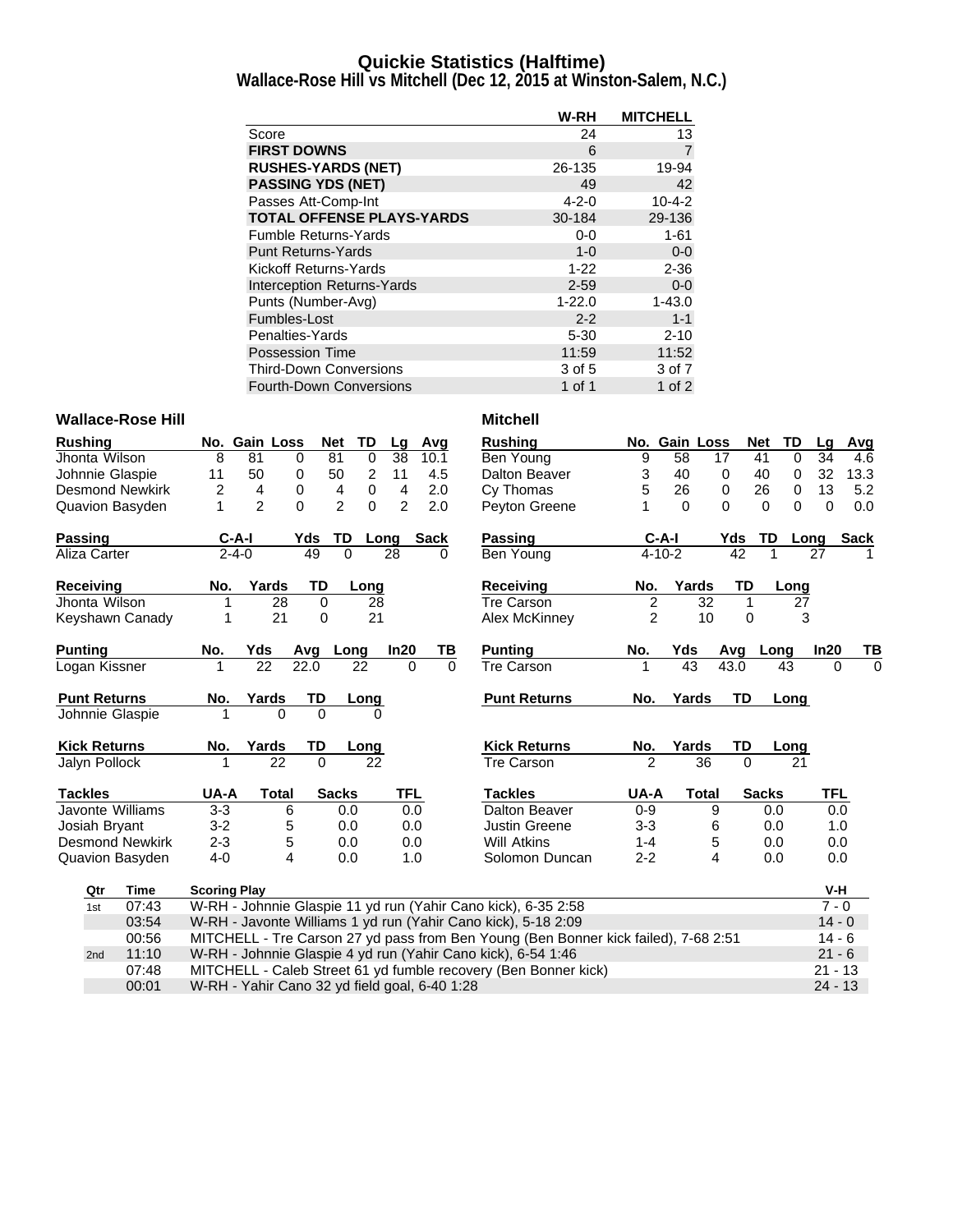# **Play-by-Play Summary (3rd quarter)**

**Wallace-Rose Hill vs Mitchell (Dec 12, 2015 at Winston-Salem, N.C.)**

|          |                   |                                       | Start of 3rd quarter, clock 12:00, MITCHELL ball on MITCHELL40.<br>Osbon, J kickoff 59 yards to the W-RH1, Lisane, A return 21 yards to the W-RH22 (Yelton, J). |                 |
|----------|-------------------|---------------------------------------|-----------------------------------------------------------------------------------------------------------------------------------------------------------------|-----------------|
|          |                   |                                       | WALLACE-ROSE HILL drive start at 11:53.                                                                                                                         |                 |
|          | 1-10 W-rh 22      |                                       | Glaspie, J rush for 27 yards to the W-RH49, 1ST DOWN W-RH, out-of-bounds (Duncan, S).                                                                           | R7              |
|          | 1-10 W-rh 49      |                                       | Canady, K rush for 24 yards to the MITCHELL27, 1ST DOWN W-RH (Duncan, S; Yelton, J).                                                                            | R <sub>8</sub>  |
|          |                   | 1-10 Mitchell 27                      | Glaspie, J rush for 5 yards to the MITCHELL22 (Yelton, J; Self, T), PENALTY W-RH                                                                                |                 |
|          |                   |                                       | unsportsmanlike conduct (Glaspie, J) 15 yards to the MITCHELL37.                                                                                                |                 |
| 1-20     |                   | Mitchell 37                           | 2nd and 20.                                                                                                                                                     |                 |
| $2 - 20$ |                   | Mitchell 37                           | Newkirk, D rush for 8 yards to the MITCHELL29 (Street, C; Self, T).                                                                                             |                 |
| 3-12     |                   | Mitchell 29                           | Wilson, J rush for 14 yards to the MITCHELL15, 1ST DOWN W-RH, out-of-bounds (Greene, J).                                                                        | R9              |
| $1 - 10$ |                   | Mitchell 15                           | Canady, K rush for 3 yards to the MITCHELL12, out-of-bounds (Yelton, J; Duncan, S), PENALTY                                                                     |                 |
| $1 - 21$ |                   | Mitchell 26                           | W-RH holding (Smith, X) 11 yards to the MITCHELL26, NO PLAY.<br>Glaspie, J rush for 1 yard to the MITCHELL25 (McKinney, A).                                     |                 |
| $2 - 20$ |                   | Mitchell 25                           | Wilson, J rush for 19 yards to the MITCHELL6, out-of-bounds (Thomas, C).                                                                                        |                 |
| 3-1      |                   | Mitchell 06                           | Newkirk, D rush for 3 yards to the MITCHELL3, 1ST DOWN W-RH (Self, T; Beaver, D).                                                                               | R <sub>10</sub> |
| $1-G$    |                   | Mitchell 03                           | Glaspie, J rush for 3 yards to the MITCHELL0, TOUCHDOWN, clock 09:13.                                                                                           |                 |
| $1-G$    |                   | Mitchell 03                           | Cano, Y kick attempt good.                                                                                                                                      |                 |
|          |                   |                                       | Wallace-Rose Hill 31, Mitchell 13                                                                                                                               |                 |
|          |                   |                                       | 9 plays, 78 yards, 2:40                                                                                                                                         |                 |
|          |                   |                                       | Cano, Y kickoff 60 yards to the MITCHELL0, touchback.                                                                                                           |                 |
|          |                   | <b>MITCHELL drive start at 09:13.</b> |                                                                                                                                                                 |                 |
|          | 1-10              | Mitchell 20                           | Beaver, D rush for 1 yard to the MITCHELL21 (Newkirk, D).                                                                                                       |                 |
|          | $2-9$             | Mitchell 21                           | Young, B pass incomplete to Beaver, D, PENALTY W-RH pass interference (Glaspie, J) 15 yards                                                                     | X8              |
|          |                   |                                       | to the MITCHELL36, 1ST DOWN MITCHELL, NO PLAY.                                                                                                                  |                 |
|          | $1 - 10$          | Mitchell 36                           | Young, B pass complete to McKinney, A for 17 yards to the W-RH47, 1ST DOWN MITCHELL                                                                             | P9              |
|          |                   |                                       | (Pollock, J).<br>Thomas, C rush for 1 yard to the W-RH46 (Williams, J; Basyden, Q).                                                                             |                 |
|          |                   | 1-10 W-rh 47                          |                                                                                                                                                                 |                 |
|          | $2-9$<br>$2 - 14$ | W-rh 46<br>Mitchell 49                | PENALTY MITCHELL delay of game 5 yards to the MITCHELL49.<br>Young, B rush for 7 yards to the W-RH44 (Williams, J).                                             |                 |
|          | 3-7               | W-rh 44                               | Young, B pass incomplete to Smith, B.                                                                                                                           |                 |
|          | $4 - 7$           | W-rh 44                               | Young, B pass complete to McKinney, A for 13 yards to the W-RH31, 1ST DOWN MITCHELL                                                                             | P <sub>10</sub> |
|          |                   |                                       | (Pollock, J; Williams, J).                                                                                                                                      |                 |
|          | 1-10              | W-rh 31                               | Thomas, C rush for 9 yards to the W-RH22 (Simmons, R; Pollock, J).                                                                                              |                 |
|          | $2 - 1$           | W-rh 22                               | Thomas, C rush for 5 yards to the W-RH17, 1ST DOWN MITCHELL (Pollock, J; Basyden, Q), PENALTY                                                                   | R <sub>11</sub> |
|          |                   |                                       | W-RH personal foul (Pollock, J) 8 yards to the W-RH9.                                                                                                           |                 |
|          | $1 - 2$           | W-rh 09                               | 1st and 9.                                                                                                                                                      |                 |
|          | 1-G               | W-rh 09                               | Thomas, C rush for 1 yard to the W-RH8 (Miller, R).                                                                                                             |                 |
|          | 2-G               | W-rh 08                               | Greene,P rush for loss of 1 yard to the W-RH9 (Simmons,R).                                                                                                      |                 |
|          | 3-G               | W-rh 09                               | Young, B pass incomplete to Beaver, D.                                                                                                                          |                 |
|          | 4-G               | W-rh 09                               | Young, B pass complete to Carson, T for 9 yards to the W-RH0, TOUCHDOWN, clock 03:42,                                                                           |                 |
|          |                   |                                       | PENALTY W-RH holding declined.                                                                                                                                  |                 |
|          | 1-G               | W-rh 03                               | Thomas, C rush attempt good.                                                                                                                                    |                 |
|          |                   |                                       | Wallace-Rose Hill 31, Mitchell 21<br>12 plays, 80 yards, 5:36                                                                                                   |                 |
|          |                   |                                       | Osbon, J kickoff 53 yards to the W-RH7, Lisane, A return 22 yards to the W-RH29                                                                                 |                 |
|          |                   |                                       | (Robinson,B).                                                                                                                                                   |                 |
|          |                   |                                       | WALLACE-ROSE HILL drive start at 03:37.                                                                                                                         |                 |
|          | 1-10 W-rh 29      |                                       | Glaspie, J rush for 5 yards to the W-RH34 (Yelton, J; Parker, A).                                                                                               |                 |
| $2-5$    |                   | W-rh 34                               | Wilson, J rush for 4 yards to the W-RH38 (Yelton, J; Beaver, D).                                                                                                |                 |
| 3-1      |                   | W-rh 38                               | Newkirk, D rush for 3 yards to the W-RH41, 1ST DOWN W-RH (Greene, J).                                                                                           | R <sub>11</sub> |
| 1-10     | W-rh 41           |                                       | Glaspie, J rush for 59 yards to the MITCHELL0, 1ST DOWN W-RH, TOUCHDOWN, clock 02:21.                                                                           | R <sub>12</sub> |
| 1-G      |                   | Mitchell 03                           | Cano, Y kick attempt good.                                                                                                                                      |                 |
|          |                   |                                       | Wallace-Rose Hill 38, Mitchell 21                                                                                                                               |                 |
|          |                   |                                       | 4 plays, 71 yards, 1:22                                                                                                                                         |                 |
|          |                   |                                       | Cano, Y kickoff 56 yards to the MITCHELL4, Carson, T return 22 yards to the MITCHELL26                                                                          |                 |
|          |                   |                                       | $(Smith, X)$ .                                                                                                                                                  |                 |
|          |                   | MITCHELL drive start at 02:15.        |                                                                                                                                                                 |                 |
|          | 1-10<br>$2 - 2$   | Mitchell 26<br>Mitchell 34            | Young, B rush for 8 yards to the MITCHELL34 (Pollock, J).<br>Young, B rush for 5 yards to the MITCHELL39, 1ST DOWN MITCHELL (Williams, J).                      | R <sub>12</sub> |
|          | 1-10              | Mitchell 39                           | Young, B pass complete to McKinney, A for 4 yards to the MITCHELL43 (Williams, J).                                                                              |                 |
|          | $2 - 6$           | Mitchell 43                           | Young, B pass complete to Carson, T for 57 yards to the W-RH0, 1ST DOWN MITCHELL,                                                                               | P13             |
|          |                   |                                       | TOUCHDOWN, clock 00:33.                                                                                                                                         |                 |
|          | 1-G               | W-rh 03                               | Bonner, B kick attempt good.                                                                                                                                    |                 |
|          |                   |                                       | Wallace-Rose Hill 38, Mitchell 28                                                                                                                               |                 |
|          | $1-G$             | Mitchell 40                           | PENALTY MITCHELL offside 5 yards to the MITCHELL35.                                                                                                             |                 |
|          |                   |                                       | 4 plays, 74 yards, 1:47                                                                                                                                         |                 |
|          |                   |                                       | Osbon, J kickoff 58 yards to the W-RH7, Glaspie, J return 13 yards to the W-RH20                                                                                |                 |
|          |                   |                                       | (Yelton, J; Robinson, B).                                                                                                                                       |                 |

**WALLACE-ROSE HILL drive start at 00:28.**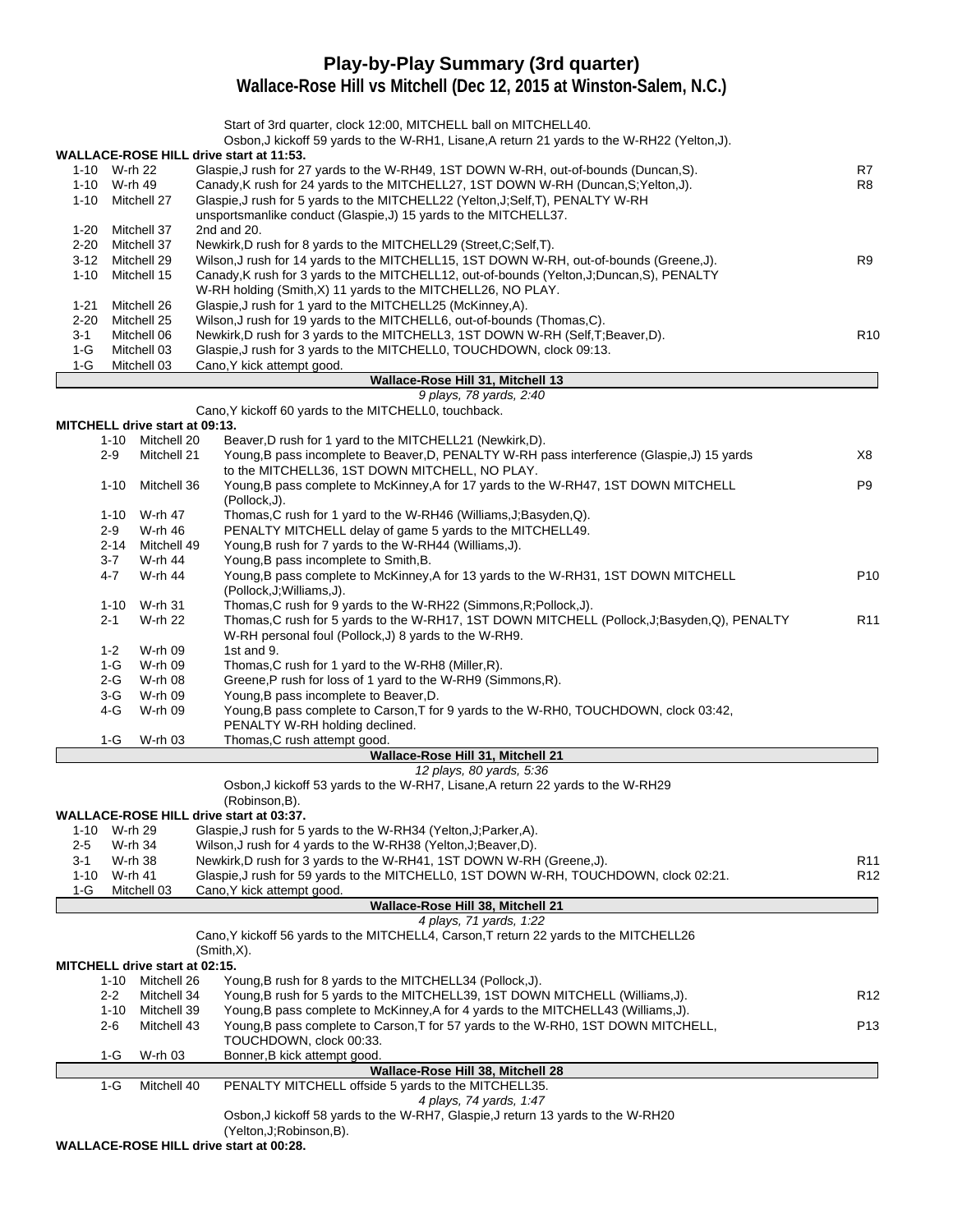# **Play-by-Play Summary (3rd quarter)**

|         | 1-10 W-rh 20 | Wilson, J rush for 7 yards to the W-RH27, out-of-bounds (Duncan, S).  |                 |
|---------|--------------|-----------------------------------------------------------------------|-----------------|
| $2 - 3$ | W-rh 27      | Glaspie, J rush for 3 yards to the W-RH30, 1ST DOWN W-RH (Atkins, W). | R <sub>13</sub> |
|         |              | <b>END OF 3rd QUARTER: Wallace-Rose Hill 38. Mitchell 28</b>          |                 |
|         |              |                                                                       |                 |

|                        |       | <b>Time</b> |  | 1st Downs |   |         | Conversions |          |                   |                  |
|------------------------|-------|-------------|--|-----------|---|---------|-------------|----------|-------------------|------------------|
| <b>Quarter Summary</b> | Score | Poss        |  |           |   | 3rd     | 4th         | Rushina  | Passing           | <b>Penalties</b> |
| Wallace-Rose Hill      | 14    | 04:30       |  |           |   | 3-3     | 0-0         | 15-185   | $0 - 0 - 0 - 0$   | 4-49             |
| Mitchell               |       | 07:23       |  |           | 6 | $0 - 2$ | 2-2         | $9 - 36$ | $5 - 7 - 0 - 100$ | $2 - 10$         |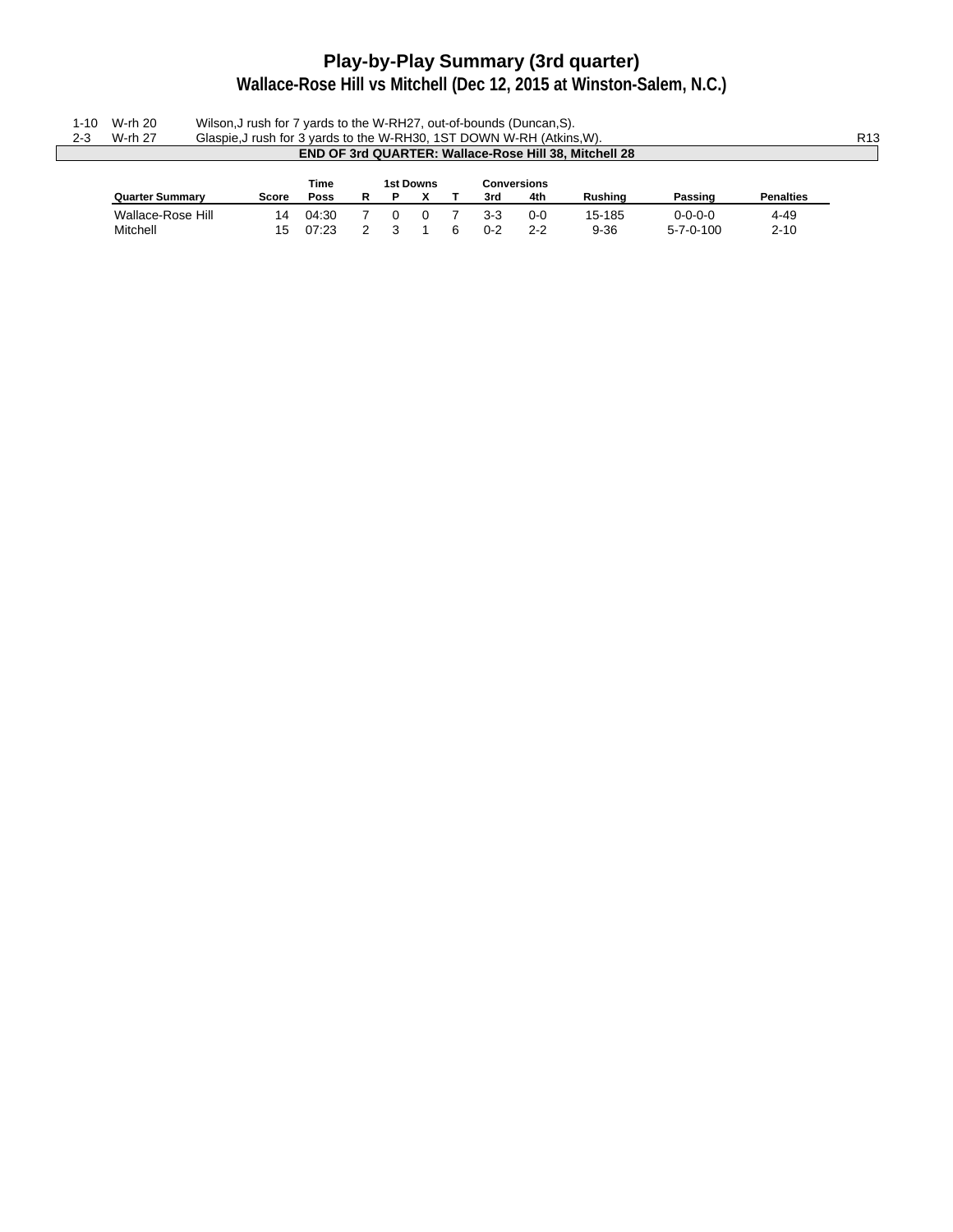### **Quickie Statistics (3rd quarter)**

**Wallace-Rose Hill vs Mitchell (Dec 12, 2015 at Winston-Salem, N.C.)**

|                                  | W-RH        | <b>MITCHELL</b> |
|----------------------------------|-------------|-----------------|
| Score                            | 38          | 28              |
| <b>FIRST DOWNS</b>               | 13          | 13              |
| <b>RUSHES-YARDS (NET)</b>        | 41-320      | 28-130          |
| <b>PASSING YDS (NET)</b>         | 49          | 142             |
| Passes Att-Comp-Int              | $4 - 2 - 0$ | $17-9-2$        |
| <b>TOTAL OFFENSE PLAYS-YARDS</b> | 45-369      | 45-272          |
| <b>Fumble Returns-Yards</b>      | $0-0$       | $1 - 61$        |
| <b>Punt Returns-Yards</b>        | $1 - 0$     | $0-0$           |
| Kickoff Returns-Yards            | 4-78        | $3 - 58$        |
| Interception Returns-Yards       | $2 - 59$    | $0-0$           |
| Punts (Number-Avg)               | $1 - 22.0$  | $1 - 43.0$      |
| Fumbles-Lost                     | $2 - 2$     | $1 - 1$         |
| Penalties-Yards                  | $9 - 79$    | $4 - 20$        |
| <b>Possession Time</b>           | 16:29       | 19:15           |
| <b>Third-Down Conversions</b>    | 6 of 8      | 3 of 9          |
| <b>Fourth-Down Conversions</b>   | 1 of 1      | 3 of 4          |

#### **Wallace-Rose Hill Mitchell**

| <b>Rushing</b>      |                        |                     | No. Gain Loss                                 | Net               | <b>TD</b>       | Lg         | Avg      | <b>Rushing</b>                                                                      |                | No. Gain Loss |                | <b>Net</b><br>TD  | Lq          | Avg         |
|---------------------|------------------------|---------------------|-----------------------------------------------|-------------------|-----------------|------------|----------|-------------------------------------------------------------------------------------|----------------|---------------|----------------|-------------------|-------------|-------------|
|                     | Johnnie Glaspie        | 18                  | 153                                           | 153<br>0          | 4               | 59         | 8.5      | Ben Young                                                                           | 12             | 78            | 17             | 61<br>0           | 34          | 5.1         |
| Jhonta Wilson       |                        | 12                  | 125                                           | 125<br>0          | 0               | 38         | 10.4     | Cy Thomas                                                                           | 9              | 42            | $\mathbf 0$    | 42<br>0           | 13          | 4.7         |
|                     | Keyshawn Canady        | 1                   | 24                                            | $\mathbf 0$<br>24 | $\mathbf 0$     | 24         | 24.0     | Dalton Beaver                                                                       | 4              | 41            | 0              | 41<br>$\mathbf 0$ | 32          | 10.2        |
|                     | <b>Desmond Newkirk</b> | 5                   | 18                                            | $\Omega$<br>18    | 0               | 8          | 3.6      | Peyton Greene                                                                       | $\overline{2}$ | $\Omega$      | 1              | $-1$<br>$\Omega$  | $\mathbf 0$ | $-0.5$      |
| <b>Passing</b>      |                        | $C-A-I$             |                                               | Yds<br>TD         |                 | Long       | Sack     | Passing                                                                             | $C-A-I$        |               | Yds            | TD                | Long        | <b>Sack</b> |
| Aliza Carter        |                        | $2 - 4 - 0$         |                                               | 49                | $\Omega$        | 28         | 0        | Ben Young                                                                           | $9 - 17 - 2$   |               | 142            | 3                 | 57          |             |
| <b>Receiving</b>    |                        | No.                 | Yards                                         | TD                | Long            |            |          | <b>Receiving</b>                                                                    | No.            | Yards         | TD             | Long              |             |             |
| Jhonta Wilson       |                        | 1                   | 28                                            | $\Omega$          | 28              |            |          | <b>Alex McKinney</b>                                                                | 5              | 44            | 0              | 17                |             |             |
|                     | Keyshawn Canady        | 1                   | 21                                            | 0                 | 21              |            |          | <b>Tre Carson</b>                                                                   | 4              | 98            | 3              | 57                |             |             |
| <b>Punting</b>      |                        | No.                 | Yds                                           | Avg               | Long            | In20       | ΤВ       | <b>Punting</b>                                                                      | No.            | Yds           | Avg            | Long              | In20        | TВ          |
| Logan Kissner       |                        |                     | 22                                            | 22.0              | 22              | $\Omega$   | $\Omega$ | <b>Tre Carson</b>                                                                   |                | 43            | 43.0           | 43                | $\Omega$    | $\Omega$    |
| <b>Punt Returns</b> |                        | No.                 | Yards                                         | TD                | Long            |            |          | <b>Punt Returns</b>                                                                 | No.            | Yards         | TD             | Long              |             |             |
|                     | Johnnie Glaspie        |                     | $\Omega$                                      | $\Omega$          | 0               |            |          |                                                                                     |                |               |                |                   |             |             |
| <b>Kick Returns</b> |                        | No.                 | Yards                                         | TD                | Long            |            |          | <b>Kick Returns</b>                                                                 | No.            | Yards         | TD             | Long              |             |             |
| Alex Lisane         |                        | $\overline{c}$      | $\overline{43}$                               | $\mathbf 0$       | $\overline{22}$ |            |          | <b>Tre Carson</b>                                                                   | 3              | 58            | $\Omega$       | 22                |             |             |
| Jalyn Pollock       |                        | 1                   | 22                                            | 0                 | 22              |            |          |                                                                                     |                |               |                |                   |             |             |
| <b>Tackles</b>      |                        | UA-A                | <b>Total</b>                                  | <b>Sacks</b>      |                 | <b>TFL</b> |          | <b>Tackles</b>                                                                      | UA-A           | <b>Total</b>  |                | <b>Sacks</b>      | <b>TFL</b>  |             |
|                     | Javonte Williams       | $6-5$               | 11                                            |                   | 0.0             | 0.0        |          | Dalton Beaver                                                                       | $0 - 11$       | 11            |                | 0.0               | 0.0         |             |
|                     | Quavion Basyden        | $4 - 2$             | 6                                             |                   | 0.0             | 1.0        |          | <b>Justin Greene</b>                                                                | $5 - 3$        |               | 8              | 0.0               | 1.0         |             |
|                     | <b>Desmond Newkirk</b> | $3 - 3$             | 6                                             |                   | 0.0             | 0.0        |          | Solomon Duncan                                                                      | $4 - 3$        |               | 7              | 0.0               | 0.0         |             |
| Josiah Bryant       |                        | $3 - 2$             | 5                                             |                   | 0.0             | 0.0        |          | <b>Trevor Self</b>                                                                  | $1 - 6$        |               | $\overline{7}$ | 0.0               | 0.0         |             |
| Qtr                 | Time                   | <b>Scoring Play</b> |                                               |                   |                 |            |          |                                                                                     |                |               |                |                   | V-H         |             |
| 1st                 | 07:43                  |                     |                                               |                   |                 |            |          | W-RH - Johnnie Glaspie 11 yd run (Yahir Cano kick), 6-35 2:58                       |                |               |                |                   | $7 - 0$     |             |
|                     | 03:54                  |                     |                                               |                   |                 |            |          | W-RH - Javonte Williams 1 yd run (Yahir Cano kick), 5-18 2:09                       |                |               |                |                   | $14 - 0$    |             |
|                     | 00:56                  |                     |                                               |                   |                 |            |          | MITCHELL - Tre Carson 27 yd pass from Ben Young (Ben Bonner kick failed), 7-68 2:51 |                |               |                |                   | $14 - 6$    |             |
| 2nd                 | 11:10                  |                     |                                               |                   |                 |            |          | W-RH - Johnnie Glaspie 4 yd run (Yahir Cano kick), 6-54 1:46                        |                |               |                |                   | $21 - 6$    |             |
|                     | 07:48                  |                     |                                               |                   |                 |            |          | MITCHELL - Caleb Street 61 yd fumble recovery (Ben Bonner kick)                     |                |               |                |                   | $21 - 13$   |             |
|                     | 00:01                  |                     | W-RH - Yahir Cano 32 yd field goal, 6-40 1:28 |                   |                 |            |          |                                                                                     |                |               |                |                   | $24 - 13$   |             |
| 3rd                 | 09:13                  |                     |                                               |                   |                 |            |          | W-RH - Johnnie Glaspie 3 yd run (Yahir Cano kick), 9-78 2:40                        |                |               |                |                   | $31 - 13$   |             |
|                     | 03:42                  |                     |                                               |                   |                 |            |          | MITCHELL - Tre Carson 9 yd pass from Ben Young (Cy Thomas rush), 12-80 5:36         |                |               |                |                   | $31 - 21$   |             |
|                     | 02:21                  |                     |                                               |                   |                 |            |          | W-RH - Johnnie Glaspie 59 yd run (Yahir Cano kick), 4-71 1:22                       |                |               |                |                   | $38 - 21$   |             |
|                     | 00:33                  |                     |                                               |                   |                 |            |          | MITCHELL - Tre Carson 57 yd pass from Ben Young (Ben Bonner kick), 4-74 1:47        |                |               |                |                   | $38 - 28$   |             |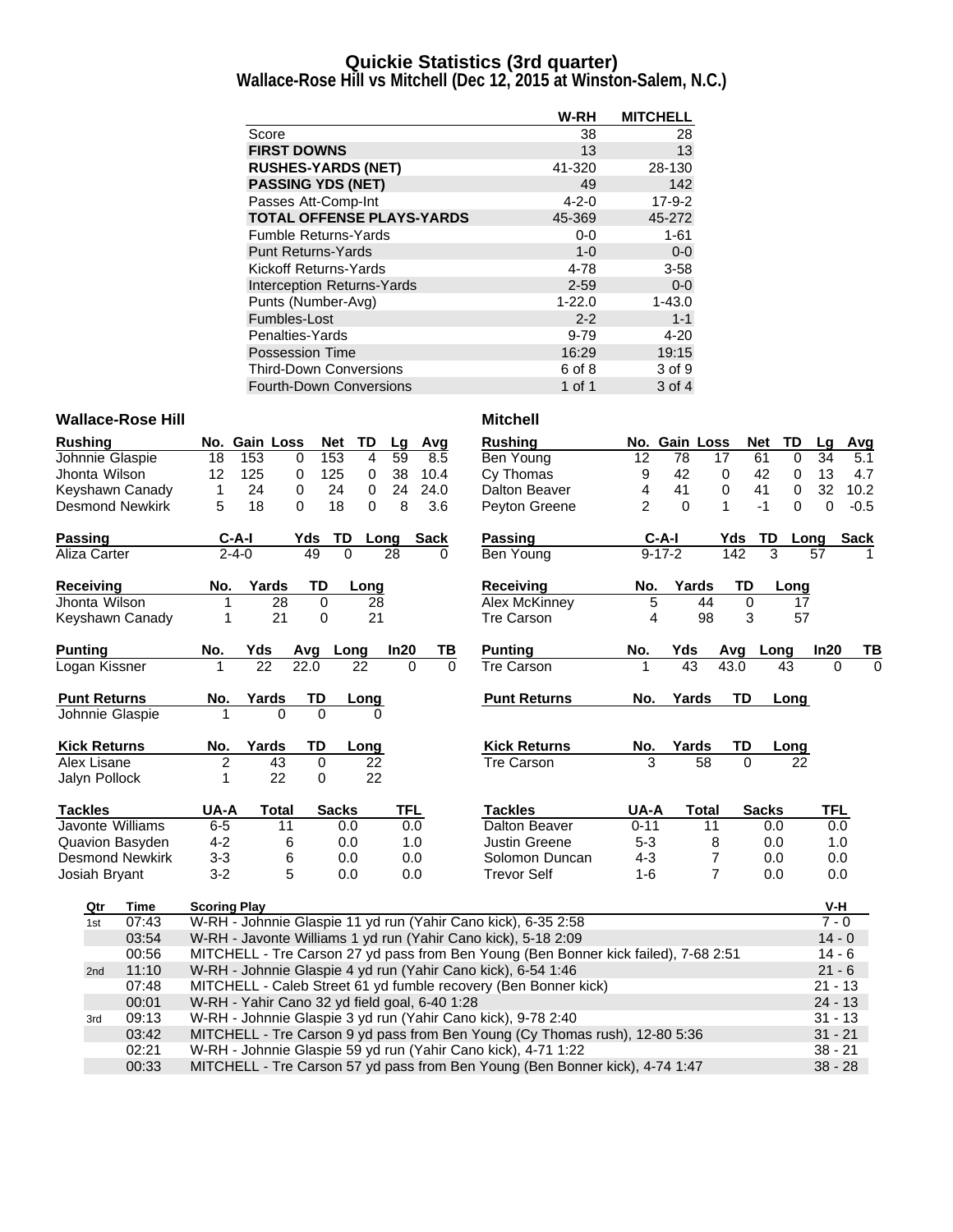# **Play-by-Play Summary (4th quarter)**

|                 | 1-10 W-rh 30     |                                       | Start of 4th quarter, clock 12:00.                                                                                                                                                   |                 |
|-----------------|------------------|---------------------------------------|--------------------------------------------------------------------------------------------------------------------------------------------------------------------------------------|-----------------|
|                 | 1-10 W-rh 30     |                                       | Wilson, J rush for loss of 6 yards to the W-RH24 (McKinney, A).                                                                                                                      |                 |
|                 | 2-16 W-rh 24     |                                       | Glaspie, J rush for 3 yards to the W-RH27 (McKinney, A; Self, T).                                                                                                                    |                 |
|                 | 3-13 W-rh 27     |                                       | Carter, A pass complete to Lisane, A for 23 yards to the 50 yardline, 1ST DOWN W-RH                                                                                                  | P <sub>14</sub> |
|                 |                  |                                       | (Carson, T).                                                                                                                                                                         |                 |
|                 | 1-10 W-rh 50     |                                       | Wilson, J rush for 5 yards to the MITCHELL45, fumble forced by Yelton, J, fumble by                                                                                                  |                 |
|                 |                  |                                       | Wilson, J recovered by W-RH Mott, J at MITCHELL48.                                                                                                                                   |                 |
| $2 - 8$<br>1-10 |                  | Mitchell 48<br>Mitchell 25            | Glaspie, J rush for 23 yards to the MITCHELL25, 1ST DOWN W-RH (Self, T).<br>Canady, K rush for loss of 1 yard to the MITCHELL26 (McKinney, A; Atkins, W).                            | R <sub>15</sub> |
| 2-11            |                  | Mitchell 26                           | Glaspie, J rush for 1 yard to the MITCHELL25 (Atkins, W; McKinney, A), PENALTY MITCHELL                                                                                              | X16             |
|                 |                  |                                       | personal foul (Atkins, W) 13 yards to the MITCHELL12, 1ST DOWN W-RH.                                                                                                                 |                 |
| 1-10            |                  | Mitchell 12                           | 1st and $10$ .                                                                                                                                                                       |                 |
| 1-10            |                  | Mitchell 12                           | Newkirk, D rush for 4 yards to the MITCHELL8 (Parker, A; Atkins, W).                                                                                                                 |                 |
| 2-6             |                  | Mitchell 08                           | Glaspie, J rush for 2 yards to the MITCHELL6 (Atkins, W).                                                                                                                            |                 |
| $3 - 4$         |                  | Mitchell 06                           | Wilson, J rush for loss of 6 yards to the MITCHELL12 (Duncan, S).                                                                                                                    |                 |
| 4-10            |                  | Mitchell 12                           | Cano, Y field goal attempt from 28 GOOD, clock 07:25.                                                                                                                                |                 |
|                 |                  |                                       | Wallace-Rose Hill 41, Mitchell 28                                                                                                                                                    |                 |
| $1-G$           | W-rh 40          |                                       | PENALTY W-RH offside 5 yards to the W-RH35.                                                                                                                                          |                 |
|                 |                  |                                       | 13 plays, 68 yards, 5:10<br>Cano, Y kickoff 65 yards to the MITCHELLO, Carson, T return 21 yards to the MITCHELL21                                                                   |                 |
|                 |                  |                                       | (Simmons, R), PENALTY W-RH face mask (Washington, T) 15 yards to the MITCHELL36, 1st and                                                                                             |                 |
|                 |                  |                                       | 10, MITCHELL ball on MITCHELL36.                                                                                                                                                     |                 |
|                 |                  | <b>MITCHELL drive start at 07:18.</b> |                                                                                                                                                                                      |                 |
|                 |                  | 1-10 Mitchell 36                      | Young, B sacked for loss of 3 yards to the MITCHELL33 (Murray, X).                                                                                                                   |                 |
|                 |                  | 2-13 Mitchell 33                      | Young, B pass complete to Carson, T for 15 yards to the MITCHELL48, 1ST DOWN MITCHELL                                                                                                | P <sub>14</sub> |
|                 |                  |                                       | (Lisane,A).                                                                                                                                                                          |                 |
|                 |                  | 1-10 Mitchell 48                      | Young, B pass incomplete to McKinney, A, QB hurry by James, EJ.                                                                                                                      |                 |
|                 |                  | 2-10 Mitchell 48                      | Young, B pass complete to Smith, B for 14 yards to the W-RH38, 1ST DOWN MITCHELL                                                                                                     | P <sub>15</sub> |
|                 |                  |                                       | (Washington, T).                                                                                                                                                                     |                 |
|                 |                  | 1-10 W-rh 38                          | Young, B rush for 11 yards to the W-RH27, 1ST DOWN MITCHELL (Miller, R; Washington, T).                                                                                              | R <sub>16</sub> |
|                 |                  | 1-10 W-rh 27                          | Young, B pass intercepted by Lisane, A at the W-RH1, Lisane, A return 7 yards to the W-RH8,<br>PENALTY W-RH illegal block (James, EJ) 4 yards to the W-RH4, 1st and 10, W-RH ball on |                 |
|                 |                  |                                       | W-RH4.                                                                                                                                                                               |                 |
|                 |                  |                                       | 6 plays, 37 yards, 2:13                                                                                                                                                              |                 |
|                 |                  |                                       | <b>WALLACE-ROSE HILL drive start at 05:05.</b>                                                                                                                                       |                 |
|                 | 1-10 W-rh 04     |                                       | Glaspie, J rush for 2 yards to the W-RH6 (Burleson, J).                                                                                                                              |                 |
| 2-8             | W-rh 06          |                                       | Glaspie, J rush for 1 yard to the W-RH7 (Parker, A).                                                                                                                                 |                 |
| 3-7             | W-rh 07          |                                       | Wilson, J rush for 2 yards to the W-RH9 (Atkins, W).                                                                                                                                 |                 |
| 4-5             | W-rh 09          |                                       | Timeout Mitchell, clock 03:35.                                                                                                                                                       |                 |
| 4-5             | W-rh 09          |                                       | Kissner, L punt 31 yards to the W-RH40, fair catch by Smith, B, PENALTY MITCHELL roughing                                                                                            | X17             |
|                 | W-rh 24          |                                       | the kicker 15 yards to the W-RH24, 1ST DOWN W-RH, NO PLAY.<br>Glaspie, J rush for 76 yards to the MITCHELL0, 1ST DOWN W-RH, TOUCHDOWN, clock 03:17.                                  | R <sub>18</sub> |
| 1-10<br>$1-G$   |                  | Mitchell 03                           | Cano, Y kick attempt good.                                                                                                                                                           |                 |
|                 |                  |                                       | Wallace-Rose Hill 48, Mitchell 28                                                                                                                                                    |                 |
|                 |                  |                                       | 4 plays, 96 yards, 1:48                                                                                                                                                              |                 |
|                 |                  |                                       | Cano, Y kickoff 60 yards to the MITCHELL0, touchback.                                                                                                                                |                 |
|                 |                  | <b>MITCHELL drive start at 03:17.</b> |                                                                                                                                                                                      |                 |
|                 |                  | 1-10 Mitchell 20                      | Young, B pass incomplete to Carson, T, QB hurry by Simmons, R.                                                                                                                       |                 |
|                 | 2-10             | Mitchell 20                           | Young, B pass incomplete to Phillips, D.                                                                                                                                             |                 |
|                 |                  | 3-10 Mitchell 20                      | Young, B pass complete to Carson, T for 7 yards to the MITCHELL27 (Lisane, A).                                                                                                       |                 |
|                 | 4-3              | Mitchell 27                           | Thomas, C rush for 11 yards to the MITCHELL38, 1ST DOWN MITCHELL (Williams, J).                                                                                                      | R <sub>17</sub> |
|                 | 1-10             | Mitchell 38                           | Greene,P rush for 11 yards to the MITCHELL49, 1ST DOWN MITCHELL (Simmons,R;Williams,J).                                                                                              | R <sub>18</sub> |
|                 | 1-10<br>$2 - 10$ | Mitchell 49<br>Mitchell 49            | TEAM pass incomplete.<br>Timeout Wallace-Rose Hill, clock 01:50.                                                                                                                     |                 |
|                 | 2-10             | Mitchell 49                           | Young, B pass incomplete to Carson, T (Lisane, A).                                                                                                                                   |                 |
|                 | $3 - 10$         | Mitchell 49                           | Young, B pass complete to Greene, J for 16 yards to the W-RH35 (Washington, T), PENALTY                                                                                              |                 |
|                 |                  |                                       | MITCHELL personal foul 15 yards to the 50 yardline.                                                                                                                                  |                 |
|                 | $3-9$            | Mitchell 50                           | Young, B pass incomplete to Greene, J.                                                                                                                                               |                 |
|                 | $4 - 9$          | Mitchell 50                           | Young, B rush for 9 yards to the W-RH41, 1ST DOWN MITCHELL (Williams, J; Washington, T).                                                                                             | R <sub>19</sub> |
|                 | $1 - 10$         | W-rh 41                               | Young, B pass complete to Carson, T for 6 yards to the W-RH35 (Bryant, J).                                                                                                           |                 |
|                 | $2 - 4$          | W-rh 35                               | Timeout Mitchell, clock 00:35.                                                                                                                                                       |                 |
|                 | $2 - 4$          | W-rh 35                               | Young, B pass incomplete to Greene, P.                                                                                                                                               |                 |
|                 | $3-4$            | W-rh 35                               | Young, B pass complete to Greene, P for 11 yards to the W-RH24, 1ST DOWN MITCHELL                                                                                                    | P <sub>20</sub> |
|                 |                  |                                       | (Newkirk,D).                                                                                                                                                                         |                 |
|                 |                  | 1-10 W-rh 24                          | TEAM pass incomplete.                                                                                                                                                                |                 |
|                 |                  | 2-10 W-rh 24<br>3-10 W-rh 24          | Young, B pass incomplete to McKinney, A (Williams, J).<br>Young, B pass complete to Carson, T for 13 yards to the W-RH11, 1ST DOWN MITCHELL                                          | P <sub>21</sub> |
|                 |                  |                                       | (Newkirk, D; Washington, T).                                                                                                                                                         |                 |
|                 |                  | 1-10 W-rh 11                          | Timeout Mitchell, clock 00:04.                                                                                                                                                       |                 |
|                 |                  |                                       |                                                                                                                                                                                      |                 |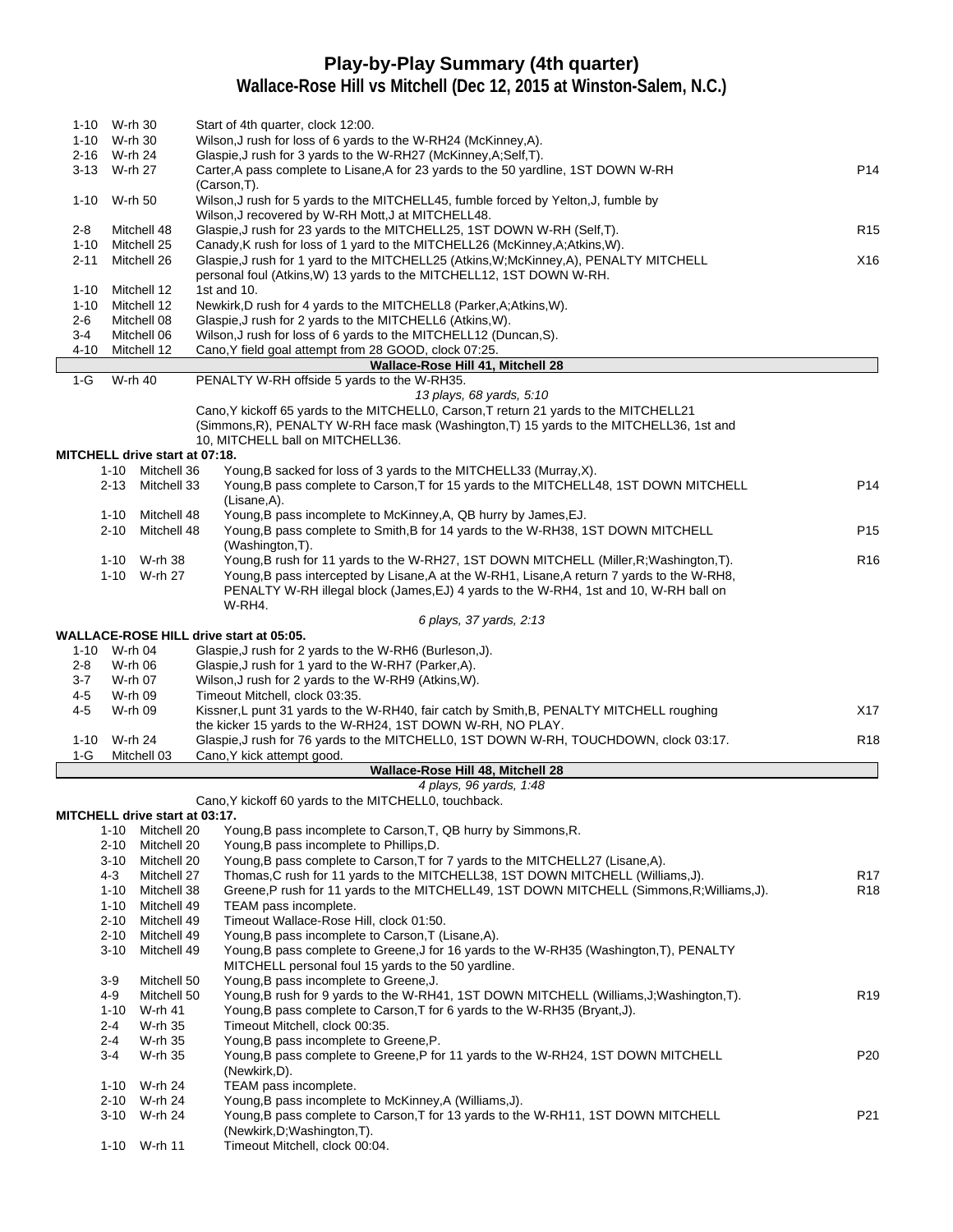# **Play-by-Play Summary (4th quarter)**

**Wallace-Rose Hill vs Mitchell (Dec 12, 2015 at Winston-Salem, N.C.)**

#### 1-10 W-rh 11 Young,B pass complete to McKinney,A for 10 yards to the W-RH1, 1ST DOWN MITCHELL P22 (Simmons,R).

End of game, clock 00:00.

|                                                | Line of garrie, clock 00.00. |             |  |   |  |  |                          |                                                |                |                   |                  |
|------------------------------------------------|------------------------------|-------------|--|---|--|--|--------------------------|------------------------------------------------|----------------|-------------------|------------------|
|                                                |                              |             |  |   |  |  | 17 plays, 79 yards, 3:17 |                                                |                |                   |                  |
|                                                |                              |             |  |   |  |  |                          | FINAL SCORE: Wallace-Rose Hill 48, Mitchell 28 |                |                   |                  |
|                                                |                              |             |  |   |  |  |                          |                                                |                |                   |                  |
| <b>Time</b><br><b>1st Downs</b><br>Conversions |                              |             |  |   |  |  |                          |                                                |                |                   |                  |
| <b>Quarter Summary</b>                         | Score                        | <b>Poss</b> |  | P |  |  | 3rd                      | 4th                                            | <b>Rushing</b> | Passing           | <b>Penalties</b> |
| Wallace-Rose Hill                              | 10                           | 06:30       |  |   |  |  | 1-3                      | 0-0                                            | 13-103         | $1 - 1 - 0 - 23$  | $3 - 24$         |
| Mitchell                                       |                              | 05:30       |  |   |  |  | 2-4                      | $2 - 2$                                        | $5 - 39$       | $8 - 18 - 1 - 92$ | 3-43             |